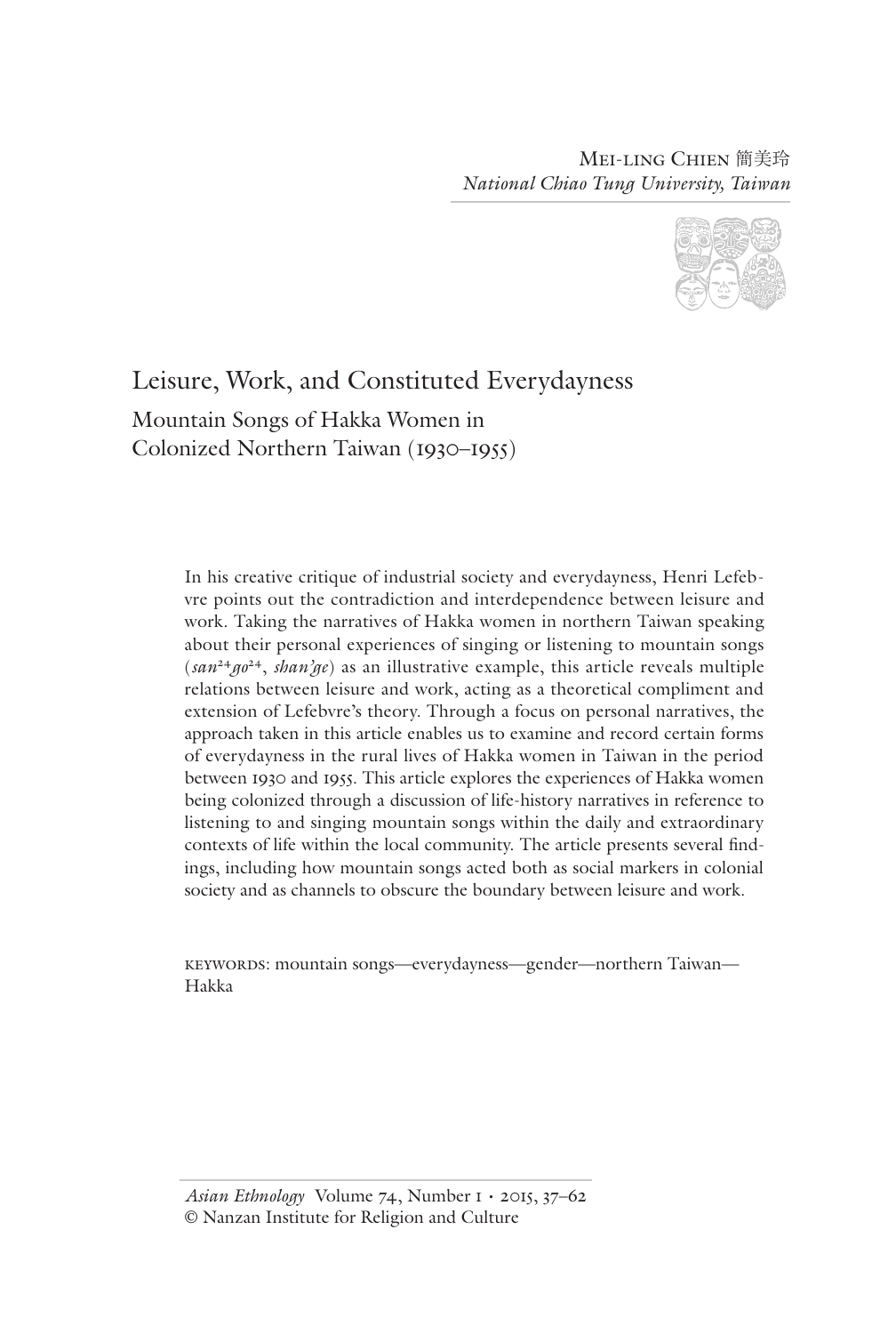THE HAKKA have been an important minority in Taiwan since the Ming and Qing dynasties. As noted by Myron Cohen, "Persons speaking various dialects of 'Southern Fukienese' (*Min-nan* or *Hokkien*) have always constituted the majority of Taiwan's Chinese population. Speakers of Hakka (K'echia; pinyin Kejia) became an important minority only after immigrants from Kwangtung (Pinyin: Guangdong) Province began coming to Taiwan in the seventeenth century" (Cohen 1976, 3). While Hakkanese may be the minority in Taiwan as a whole, Hakka-speaking Chinese make up the vast majority in Miaoli County.

Traditional Hakka plays and mountain songs in northern Taiwan are based on the "four counties" (*xi<sup>55</sup>* ien<sup>55</sup>, *sixian* 四縣)<sup>1</sup> dialect, which is also the dominant dialect in Miaoli (Huang and Chung et al. 1983b, 18–33). This explains the pervasiveness of mountain songs in Miaoli, and constitutes the main reason Miaoli was chosen as the focus for my research on Hakka mountain songs and women's life stories.

Let's sing mountain songs together till people harvest early rice on the New Year.

If you hear someone singing mountain songs, you can join in to sing until the birthday of the goddess Mazu and the celebration of the New Year.

When picking tea, you pick the fresh leaves.

If you do not pick tea for three days, the leaves get old.

If girls do not see their lovers, they become dispirited.

When guavas are ripe, the tree will blossom again.

Girls are not the heads of their family this year.

In two years, fortune will return to girls.

They wish to be loved by lovers.

Girls' lovers are handsome looking, just like the woods in a remote mountain. One rotten block may be chopped into seven or eight pieces.

Girls are not supposed to be with their lovers.

Boys cannot go uphill, thus sit on the hillside and sing mountain songs.

People say boys are licentious, but boys can do nothing in life.

(Lyrics sung by Grandma Huang of Gongguan [1936–])

Scholars consider mountain songs ( $\sin^{24} \pi \theta^{24}$ ,  $\sin^{2} \pi \theta$ ) to be one of three categories of Chinese folk songs, and this category also includes a wide variety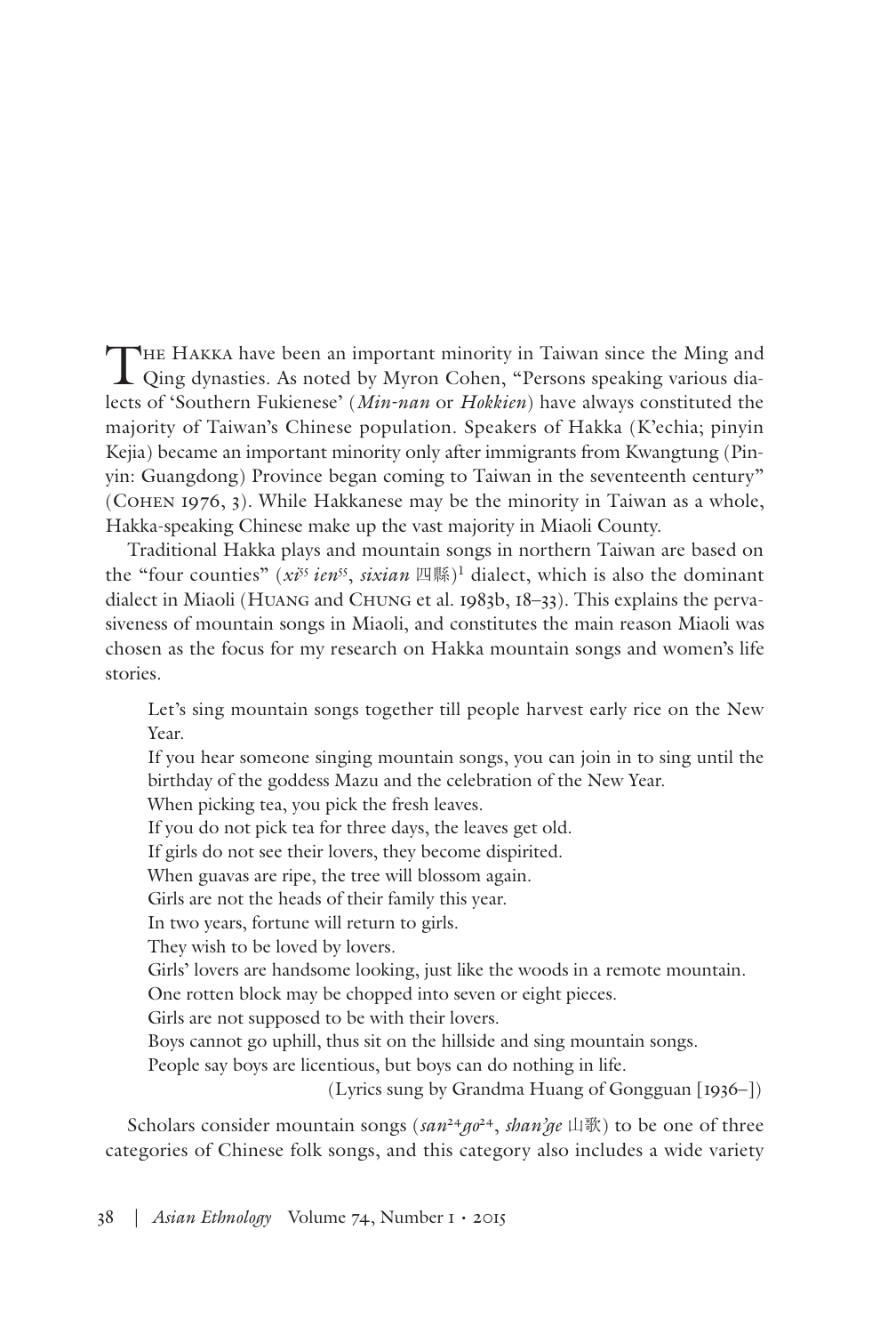of genres, such as *hua'er* (花兒) in Qinghai and Gansu, *shanqu* (山曲) in Shanxi, and *feige* (飛歌) among the Miao in Eastern Guizhou (ZHANG and SCHAFFRATH 1991, 23–24).2 *Shan'ge* are defined as "songs mostly in free rhythm, sung outdoors and performed in a loud manner" (ZHANG and SCHAFFRATH 1991, 23). Mountain songs in northern Taiwan, especially "old mountain songs" (*Loi* <sup>31</sup> *San*<sup>24</sup> *Go*24, *Lao Shan'ge* 老山歌, described below), were composed of four lines, with each line containing seven characters. Topics and lyrics were impromptu. Although the literati of the Qing dynasty and the Japanese colonial government looked upon traditional Hakka mountain songs unfavorably, and some regulations even sought to forbid such performances, historical records and newspaper articles published during the Japanese occupation indicate obvious zeal and enthusiasm for these performances among Hakka communities (Cheng 2001, 48–50).

Through the discussion of life-history narratives in reference to listening to and singing mountain songs within the daily and extraordinary context of daily life in the local community, this article explores the experiences of Hakka women in northern Taiwan of being colonized. The period explored traverses the Japanese occupation and the period immediately following World War II. By focusing on narratives, this article takes a unique approach that allows for a more nuanced ethnographic description and a deeper exploration of the subtle diversity among individual experiences. The latter in particular is something that is often lacking in folk song studies. Personal narratives not only relay unique personal perspectives but also tell us about the collective experiences of rural Hakka villagers during a specific time and space.

This study will demonstrate that the relationship between women's life stories and mountain songs goes beyond a simple description of their emotional experiences. There is a certain indexicality that exemplifies deeper emotions. For this reason, exploring the connection between the story of an "object" and the life history of "people" (Hoskins 1998) is a fruitful approach towards studying the relation between Hakka women and mountain songs. Thus, this article is situated at the intersection of three different areas of literature: gender and expressive culture, Hakka studies, and ethnomusicological studies of Hakka music.

#### Gender and expressive culture

The feminist anthropologist Henrietta Moore's (1994, 8–27) critiques of ethnographic and feminist studies have reminded us that, although ethnographic studies that focus on recording the experiences of women have been common since Bronislaw Malinowski and Margaret Mead, the main emphasis has been on the narration, analysis, and explanation of the thinking of women from the male point of view, leaving women's own "voices" unheard. That is, previous anthropological writings that focus on women have neglected the subjective experiences of women themselves. In Moore's opinion, this is the reason post-feminist researchers have tended to emphasize the subjective viewpoints of women in contrast to earlier studies. However, works that focus on women's experiences and expressive culture continue to be relevant to post-feminist literature, especially in discussions of song.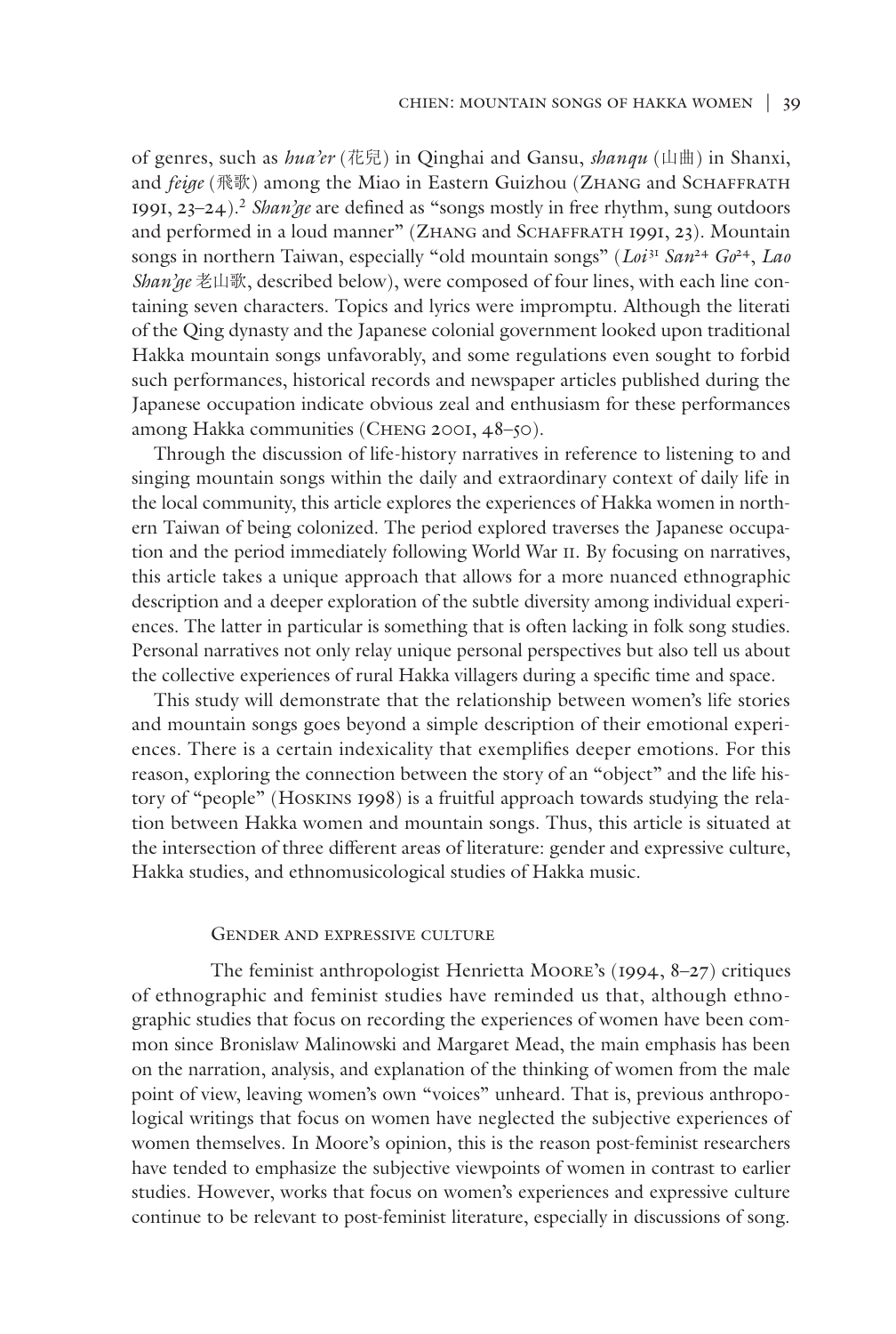For example, Abu-Lughod argues that the oral lyrics of *ghinnawa* (little songs) are an important ethno-poetic device to demonstrate the complexity of Bedouin culture. This is because it is only in song that women and young men can express the personal and intimate feelings "that violate the moral code, sentiments that they themselves denied in their ordinary language interactions in less intimate social situations" (Abu-Lughod 1986, xvii). Similarly, Seremetakis (1990) describes the relations between Maniat women's self and social and cosmological orders, which can only be understood through the antiphonic performance of lament: poetic improvisation, prose monologues, ritual sobbing, screaming, and iconographies of the body.

In regards to women's expressive culture in Chinese contexts, marriage laments among those living in the Nanhui region in the lower Yangzi delta, rural Hakkaspeaking women, and Cantonese-speaking women in Guangdong and Hong Kong, are a peculiar and primary ethno-poetic device for a bride to express what she is not permitted to express in normal situations (Blake 1978; Hase 1990; Ho 2005; Johnson 1988; McLaren 2008; Watson 1996). In line with Abu-Lughod's theory, Watson (1996, 127) suggests that "the Cantonese bride frames her words in ritual and song, thus saving herself from the condemnation that would surely follow if the same sentiments of betrayal, loss, and fear were expressed in ordinary speech." Ho also emphasizes that the oblique use of words and the display of verbal artistry are a bride's strategy "to make inexpressible messages expressible" (2005, 79).

Regarding the present research, Blake's (1978), Hase's (1990), and Johnson's (1988) works are especially relevant, given that they have written about laments and folk songs among Hakka villagers in Hong Kong. Blake's (1978) work suggests a concept of "the licensed expression of the bride" in reference to the lament that provides the form for the bride to express her feelings freely. Similar to the communicative feature of the marriage lament, the genre of mountain song is also a form used to express romantic and erotic feelings, of which the open expression is forbidden in traditional Hakka villages. Hase's (1990) work discusses the significance of mountain songs for Hakka villagers in Hong Kong. Hase explains that the expressive culture of mountain songs is associated with young men and women approaching marriageable age and that, "anything too direct would have been regarded as ill-mannered, and most mountain songs are allusive and metaphorical" (Hase 1990, 22). In other words, both the performance and the lyrics of lament in mountain songs have the power to reveal information about gender relations and culture.

The present study geographically extends previous research to discuss a case from northern Taiwan. However, instead of placing emphasis on lyrics, performance, and emotions, this article focuses on the diversity of individual experiences of singing and listening to mountain songs among Hakka women.

## Hakka studies

Is the gender role of Hakka women unique? This has long been a major issue of debate in Hakka studies. As noted by Nicole Constable of Hakka women, "their reputation for independence, diligence and making important economic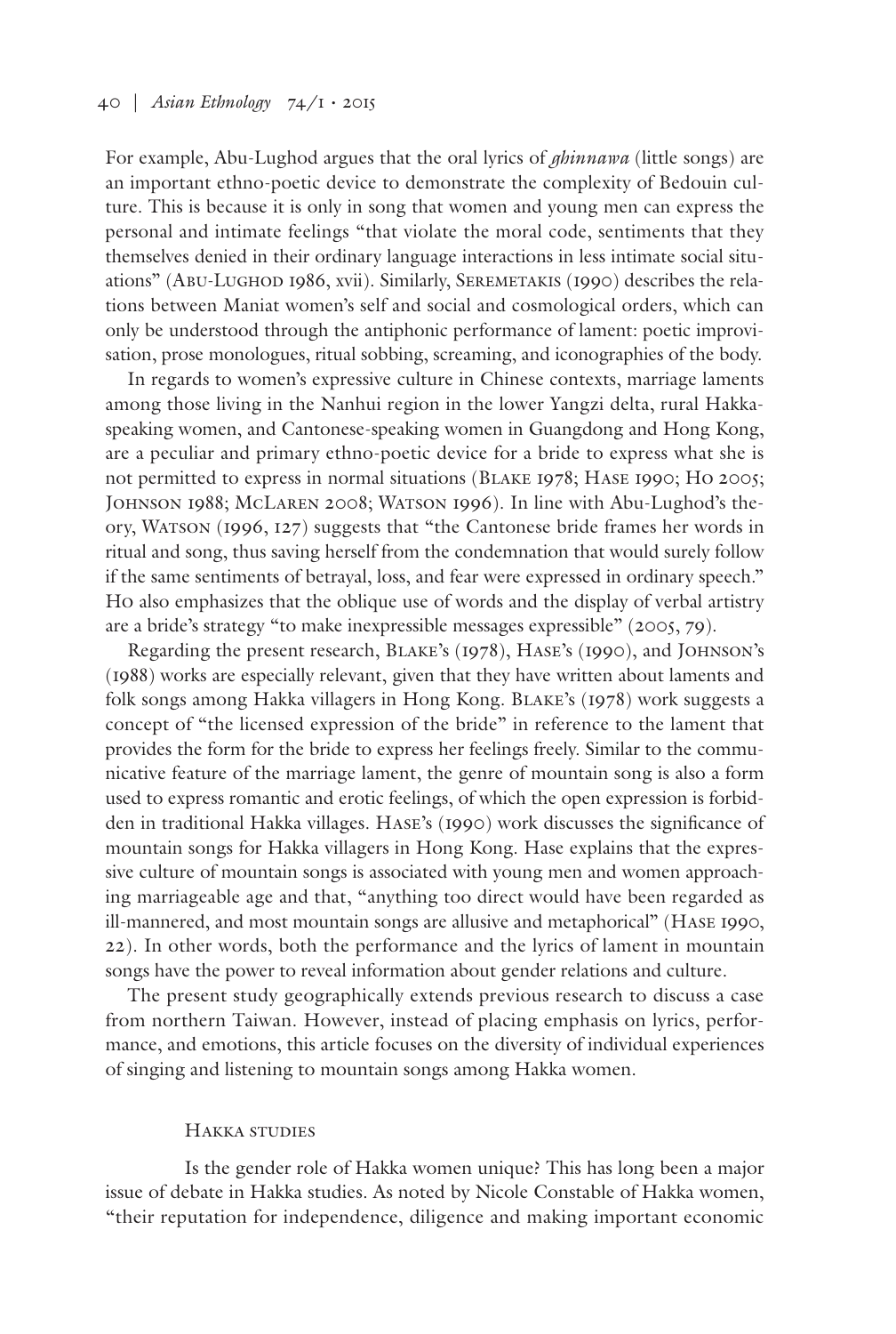contributions to their household" (CONSTABLE 1996,  $25-28$ ) stands out in comparison with the women of surrounding communities. A comparative look at several contemporary ethnographies demonstrates wide variation among the social roles of Hakka women and in those roles' relations to work and identity. For example, Ellen Oxfeld found that in Calcutta, Hakka women who belong to wealthier families are less likely to directly participate in the daily operation of the family firm (OXFELD 1993; 1996). However, according to Sharon Carstens, in the 1970s, Hakka women in Pulai commonly participated in agricultural work because they were thought to have particularly "strong backs" and "strong wills" (CARSTENS 2005). Such variation tells us that gender in Hakka communities is not essential but contextualized. That is why Constable points out that "the connections among Hakka identity, class mobility, and gender roles deserve further research" (Constable 1996, 28). This article takes Hakka gender roles and the relations between work and women in Hakka society as its core issues, and these will be described and discussed through exploration of biographic accounts made by Hakka women about their lives between 1930 and 1955 in rural northern Taiwan.

With regard to the issue of gender cultures of Hakka societies, there is room for more research to expand on women's voices by exploring their unheard viewpoints as individuals and as members of patrilineal families and communities. In this direction, some recent research conducted by three young female scholars in southern China and Taiwan has sought to highlight Hakka women's narration of their own experiences. These include Xu (2006), who discusses how women in Hakka villages in eastern Guangdong Province break through the traditional limits of gender roles by participating in the singing of Cantonese Hakka women's mountain songs and worshipping events. Xu argues that women exert their agency and autonomy by listening to and singing mountain songs or by participating in worship or initiating pilgrimages to temples. Li (2001) describes work experiences narrated by Hakka women villagers in Miaoli County in reference to stereotypes of Hakka women as being especially thrifty, diligent, and obedient. Similar to Constable's question and argument about the unique gender role of Hakka women, Li's study also raises questions about the positive contribution of women's work and social status to their families. In contrast to Xu (2006)'s and Li (2001)'s informants, who live in rural countries, Yu Ting-chiao (2004) describes and discusses the experiences of Hakka female cultural workers—all of who are well educated immigrants, from rural villages to Taipei—and their transformation of ethnic identity from alienation to cultivation. By utilizing the narrations of Hakka women in Miaoli, this article is a contribution to the above ethnographies' discussions of features of Hakka individuals and communities, which highlight the voices and subjective experiences of women.

## Ethnomusicological studies on hakka music

Mountain songs themselves have become a common subject of ethnomusicological inquiry for what they can tell us about the historical diversity of Hakka populations (Lu 1999). Most Hakka immigrants in northern Taiwan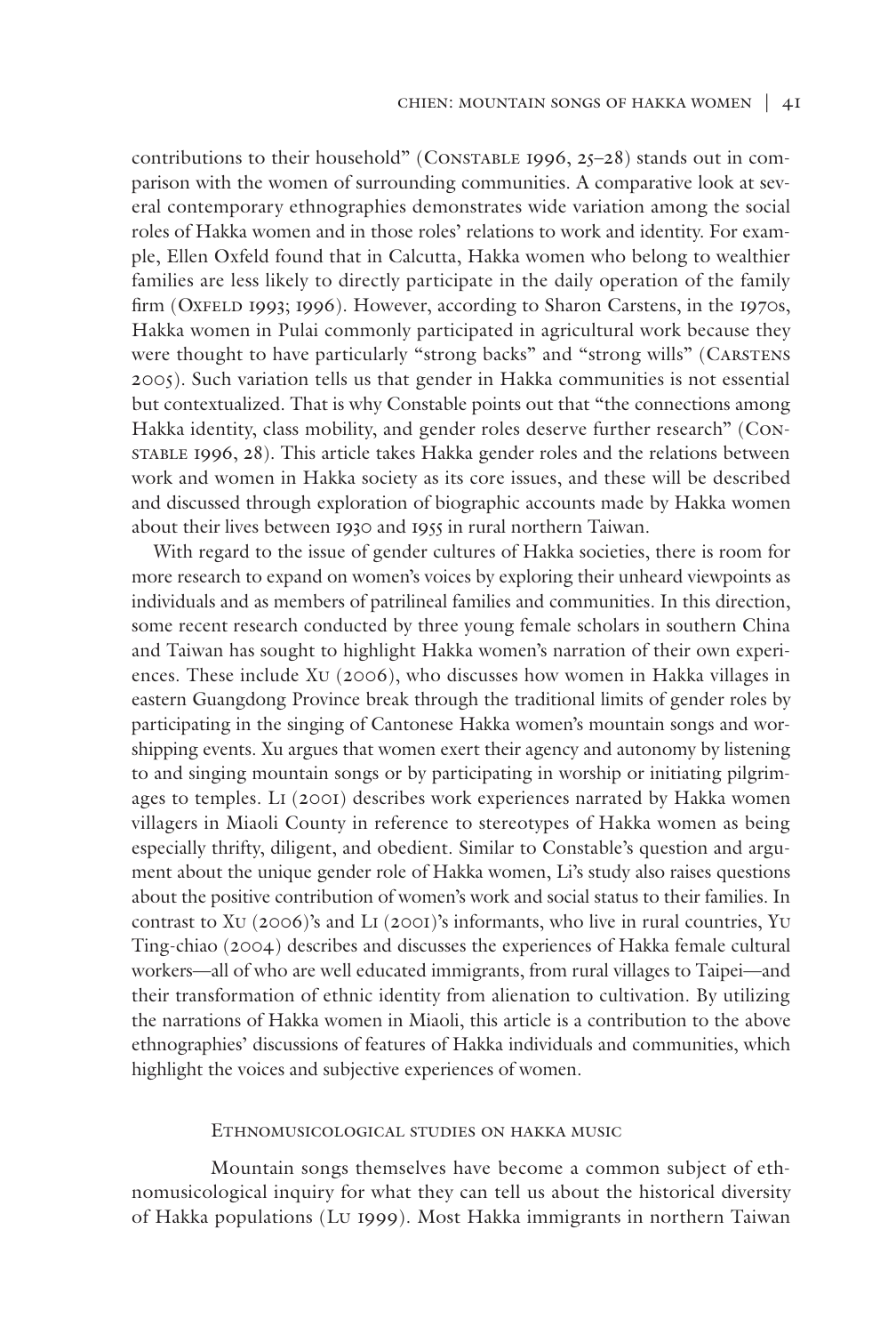were from Jiaying, Haifeng, and Lufeng in eastern Guangdong Province, having migrated during the seventeenth century. The genres of mountain songs were brought to Taiwan by these Hakka-speaking Chinese immigrants. Due to the variance in waves of immigration from their homelands in South China, Hakka mountain songs in northern Taiwan differ from those heard in southern Taiwan.

There are three different genres of mountain songs in northern Taiwan (Lu 1999). First, the oldest folk songs in the north are named for their tune *la*, *do*, *mi* instead of their content. Each song is composed of four lines, with each line containing seven characters. The topics and lyrics of the "old mountain songs" are impromptu instead of prescribed. (They were originally performed in the fields.) Second, the performance of another genre, "tea-picking tunes" (*Piang*<sup>11</sup> *Bang*<sup>31</sup>, *Pingban* 平板, or *Cai*<sup>31</sup> *Ca*<sup>11</sup> *Tiau*55, *Caichadiao* 採茶調) were also originally performed in the fields but are now commonly heard in villages and in theaters.<sup>3</sup> In this genre, the tune *sol*, *la*, *do*, *re*, *mi* differs from "old mountain songs," but the songs maintain the same structure of four lines, each line containing seven characters. "Tea-picking tunes" are also sung in an impromptu manner. Third, the "little ditties" (*Seu*<sup>31</sup> *Tiau*55, *Xiaodiao* 小調) is also a genre of Hakka folk song. However, in this genre, the title, rhythm, and lyrics are fixed, with no improvisation (Lu 1999, 169–78). Most interviewees spoke of the "old mountain songs" and the "tea-picking tunes," which were impromptu and originally performed in the field. Some of the interviewees sang mountain songs for us. The lyrics sung by Grandma Huang were particularly vivid, as seen in the introductory stanza.

Investigations into Hakka communities by ethnomusicologists tend to focus on material culture or art when discussing the content of the genre, and the development and change in Hakka traditional music and mountain songs (Cheng 1999a; 1999b; 2001; Hsieh 1997; Huang Hsin-ying 1998; Su 1999; Yang 2004; 2005). Their studies not only highlight the insights of the songs themselves, but also demonstrate how they reveal the relations between the genre and the immigration histories of Hakka people. One important contribution to this literature is the work of Cheng Jung-hsing. When discussing the history of the Taiwanese "Hakka comedy of three actors" (Sam<sup>25</sup> Giog<sup>2</sup> Cai<sup>31</sup> Ca<sup>11</sup> Hi<sup>55</sup>, Sanjiao Caichaxi 三腳採茶戲), Cheng quotes the Qing literati, Huang Chi-hsien (1839):

Tea dramas are also called Three Actor Troupe [*Sam*<sup>24</sup> *Giog*<sup>2</sup> *Ban*24, *Sanjiaoban* 三腳班]. Introduced from eastern Guangdong, the farcical act is performed by two actresses and one actor with a painted face, singing songs of a bawdy nature. Sometimes performances were held every day and night in the villages. Such performances have become popular recently in Yuanchou and Zhangsha in China. People are easily attracted to the performances. (CHENG 2001, 60–61)

Taking a historical approach to the "Hakka comedy of three actors," Cheng cites works from "men of letters" in Taiwan and Guangdong during the Qing dynasty and the beginning of the Republic of China, as well as records from the Japanese occupation. Cheng concludes that there have been two different attitudes towards this performance under the different historical contexts of the Qing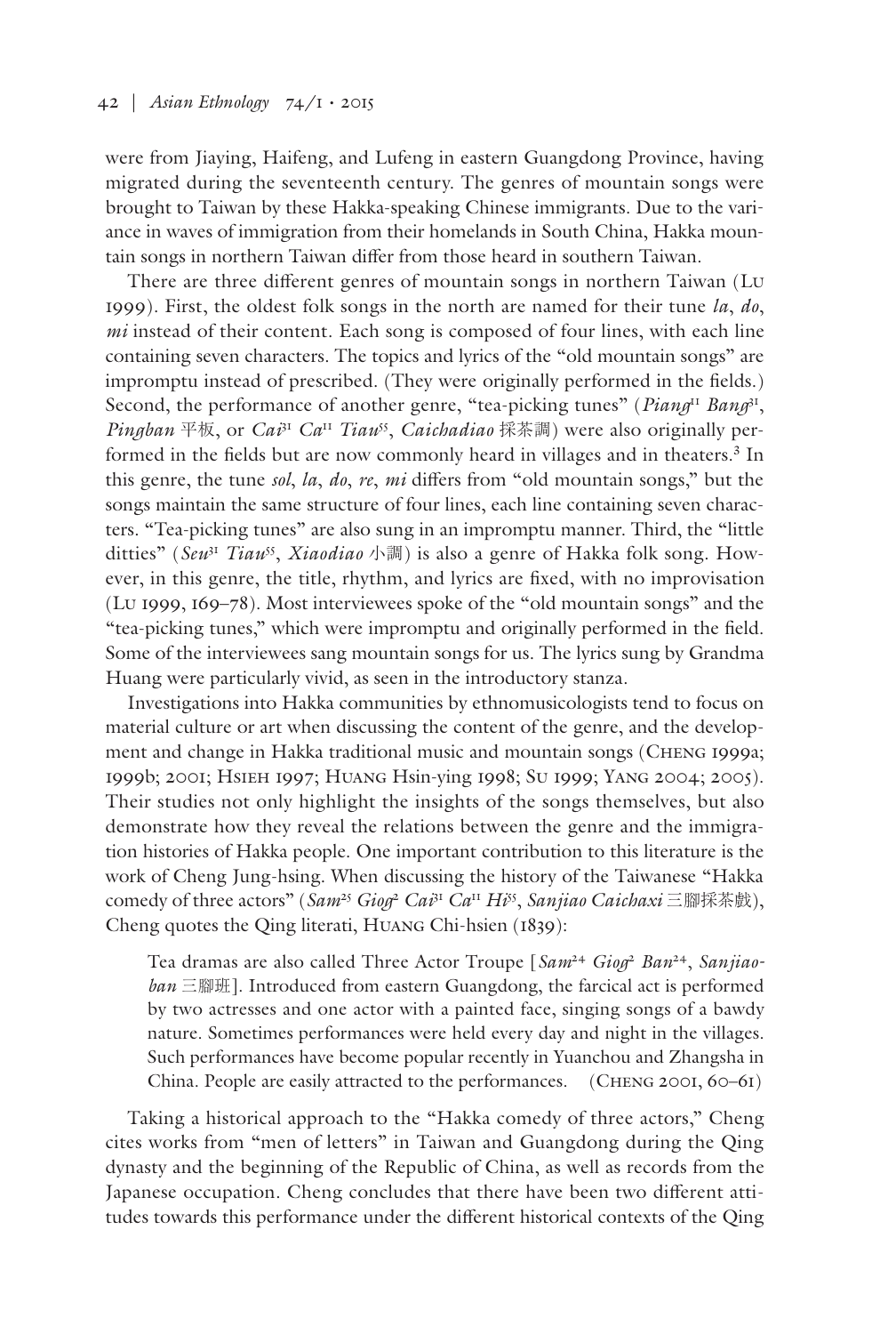dynasty, the Japanese occupation, and the days following World War II. On the one hand, the local community demonstrated obvious zeal and enthusiasm for these genres; on the other, the literati spoke of the same performances very negatively (Cheng 2001, 48–50). Such a contradiction in attitude toward Hakka mountain songs is important for our understanding of the social context of the relations between folklore and folklife (Bauman 1977; Bauman and Briggs 1990; Ben-Amos 1971; 1972; 1998). This contradiction is also important for understanding the elder Hakka women's narrations explored here regarding mountain songs in the period between 1930 and 1955 in rural northern Taiwan.

 Finally, Cheng's analysis is all the more accentuated by his family background and identity as a knowledgeable insider and expert in the professional "Hakka comedy of three actors" performance circle. However, even in Cheng's work (2001), the Hakka's subjective experience is seldom mentioned. In current studies on Hakka mountain songs, the audience, the communities, and the experience or feelings of a listener and/or singer are seldom referenced. According to Hoskins (1998), the object of a life history is not a fixed text, and not all narratives can be discovered easily. When people talk about their lives, they do not talk only about themselves; they also try to display how they look at themselves in a particular way at the moment they are telling their stories. In other words, people use objects and stories as media to express selfhood. In this article, a similar method was used to collect elder Hakka women's personal narratives through in-depth interviews as they talked about their life stories in reference to singing and listening to mountain songs. Furthermore, looking for nuanced ethnographic information and diverse individual experiences in the narratives of singing and listening to mountain songs during an earlier historical context, this article may also present a contribution to the extent literature on Chinese folk songs in general (Zhou 1996; Jiang 1982; Han 1989) and other regional mountain song traditions in particular (Zhang and SCHAFFRATH 1991; SCHIMMELPENNINCK 1997; YANG 1994).

#### Hakka grandmothers in miaoli after the japanese occupation

Interviews were conducted by the author with the assistance of Chiu Chia-hsin, the author's research assistant and a native Hakka speaker. All interviews were conducted entirely in the Hakka language and the four interviewees highlighted here were all near or distant relatives of Chiu. Our interviewees were all raised in Hakka villages in Miaoli, where they lived through times of colonization and war. All lived in areas that were densely populated by speakers of the "four counties" dialect of Hakka (Huang and Chung et. al 1983b, 18–33). The four women whose narratives are explored here came from varied educational backgrounds. In Tongxiao, we interviewed Grandma Liu and Grandma Lo. Grandma Liu was the oldest of the four and had received no education at all, while Grandma Lo was the youngest and the only interviewee who had received a complete education in Mandarin Chinese. In Gongguan, we spoke with Grandma Teng and Grandma Huang. Both received some education but never completed elementary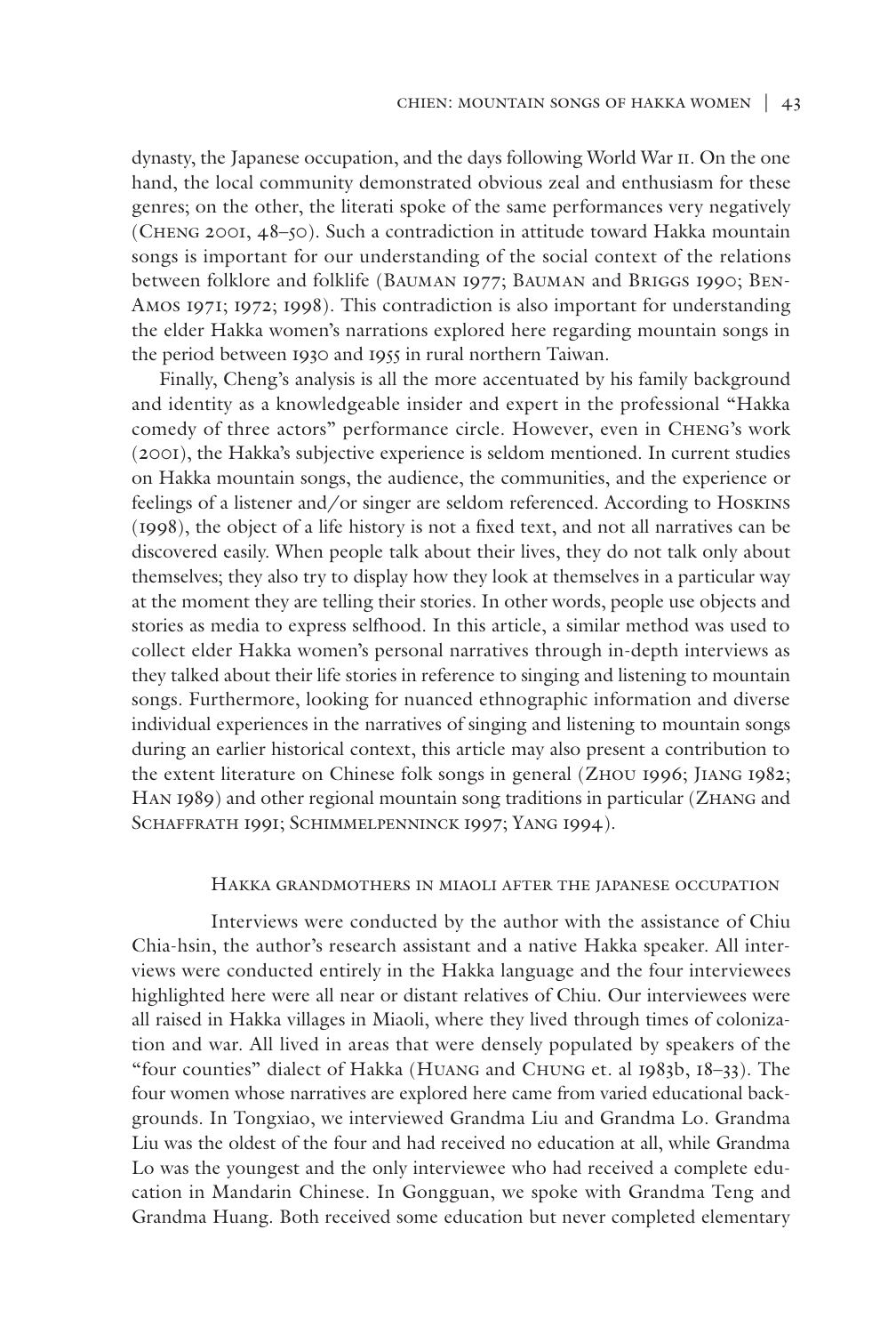school; for Grandma Teng, her education was mainly under the Japanese regime. As demonstrated below, the difference in terms of levels of education, family background, and living conditions contributed to the variation in their understanding and feeling towards the singing of, and listening to, mountain songs.

Regardless of educational opportunities, all four women spent portions of their youth helping in the fields. At that time in Miaoli, this would mean picking tea or raising silkworms. In addition, all were expected to do household chores after doing agricultural work.

Grandma Liu was born in Wumei Village, Tongxiao Township, Miaoli County, in 1927. She had four siblings, two sisters and two brothers. Her natal family made a living as tenant farmers. Based on the recommendation of a matchmaker, she was married at the age of twenty into a family in the same village with the surname Wu. She had three sons, the first born when she was twenty-one. Her husband also made a living by farming. Her everyday activities included cooking, preparing sweet potatoes, feeding pigs, working in the vegetable gardens, collecting firewood and hay, grinding rice, and taking calves to graze. On rainy days, she would be busy making straw rope (*da*<sup>31</sup> *vo*<sup>11</sup> *gon*<sup>31</sup> *sog*2, *dahegansuo* 打禾桿索). In other words, her daily life was characterized by nonstop work.

Grandma Teng was born in 1932 in Fuxing Village, Gongguan Township, Miaoli County. Her father ran a brick business and was also the village head (*baozheng* 保正). Japanese police officers often came to their house to chat. Some of them even stayed for a long time in her home. Compared with Grandma Liu, Grandma Teng was brought up in a wealthy family. As a teenager, she went to see movies and took a bus with her friends to downtown Dahu and Miaoli to seek entertainment. At the age of eighteen, she would walk the long distance to a factory in Miaoli in order to work and learn tailoring with the intention of making clothes for her neighbors. At the age of nineteen, against her father's wishes, she married a man three years younger than herself and from a poor family. In 1974, she took a managerial position in a porcelain factory, where she continued to work for more than ten years. She later quit because of the excessive workload.

Grandma Huang of Gongguan was born in 1936 in Shuili Township, Nantou County. Both of her parents were Hokkien. After her parents died during her early childhood, Grandma Huang moved to live with her paternal aunt (her father's sister) and her aunt's husband in a Hakka community at Gongguan. This experience made her identify as Hakka, both culturally and linguistically. From then on, in addition to agricultural work, she also picked vegetables for pigs and raised silkworms. At the age of eighteen, based on the recommendation of a matchmaker, she married a local boy who she had known since her childhood. They raised three daughters and six sons, mainly with the income earned from her husband's job of selling medicine to villagers. After she married, she did not continue to raise silkworms but continued to work on the farm. She planted lemongrass to make lemongrass oil and soaps for sale.4

Grandma Lo was born in 1939 in Shuangtan Village, Sanyi Township, Miaoli County. Her maternal aunt and grandmother raised her because her mother died when she was three years old. At the age of eight, she moved to Tongluo Town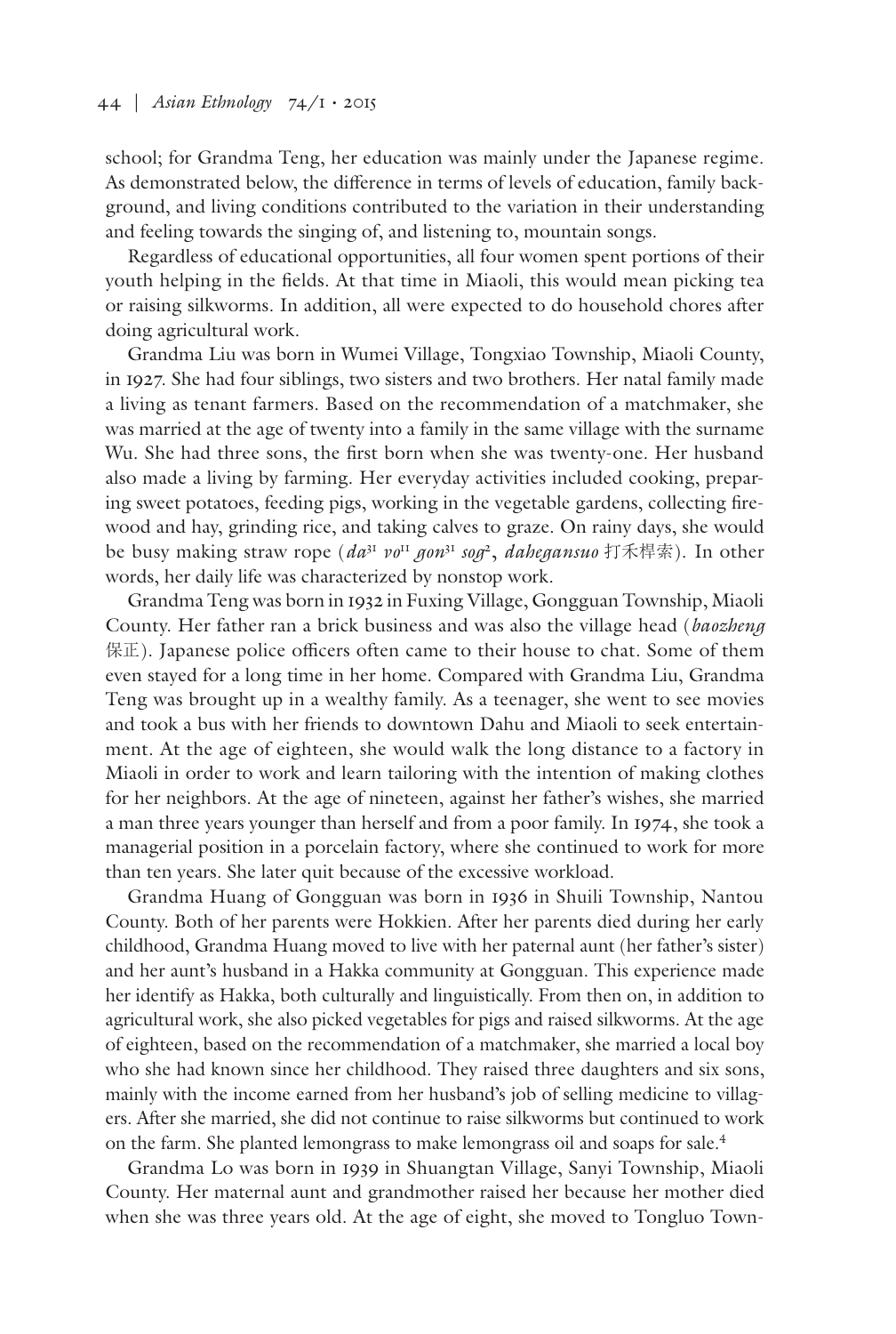ship. Immediately after graduating from elementary school, she started to work on the family farm. She sometimes helped to pick tea at her paternal aunt's tea farm. After she married, she only had time to help her husband's family. Life was busy, especially during the sixth lunar month, the busiest month of the year. During that month, she had to prepare breakfast, bring baskets of refreshments to the fields, and prepare lunch for a dozen or so field workers who helped to reap rice. She then had to bring laundry to the village dam to be washed, pick vegetables, and prepare food for the chickens. After bringing the empty basket of refreshments back from the field, it was time to prepare dinner.

The common theme in each of the four elderly women's life histories is one of incessant work. Although these women had similar modes of life, mountain songs carried different meanings for each. During the interviews, due to the consanguineal or affinal relations with the interviewer and interviewees, these women were able to share their life experiences regarding mountain songs in a personalized manner (Abu-Lughod 1986; Seremetakis 1990).

## Women's narratives

## *Grandma Liu of Tongxiao (1927–)*

Grandma Liu was the oldest among the four women interviewed for this research. She was seventy-nine years old at the time of the interview, which was conducted in her home at Wumeikeng. She is the interviewer's paternal great-grand aunt (FFFByE), and was accompanied by the interviewer's paternal grand aunt (FFByE).5

[In the past] I lived in Wumei.... This place was just so big then, but there were only two police officers around *Bed*<sup>5</sup>  *sii*<sup>55</sup> *vo*24 [*Beishiwo* 北勢窩], *Pung*<sup>24</sup>*su*<sup>55</sup>*vo*<sup>24</sup> [*Fengshuwo* 楓樹窩], and *Vu*<sup>24</sup> *mi*<sup>11</sup> *hang*24 [*Wumeikeng* 烏眉坑].… About the folk songs, whether people were older than thirty or teenagers, [a person] who came from a poor family with a lot of family members under the same roof, and worked all their lives or take oxen to graze for other people, would be more likely to sing mountain songs. Children would definitely utter *yi-yi-o-o* [laughter].… I have lived here for sixty years [laughter].... When I married here, your grandfather was a teenager, but I never heard him sing a mountain song [laughter].

There were Hakka tea-picking comedies, plays, temple performances, and acts during Taoist rituals.… But these drama performers were invited by villagers … not by the government officials.… On the birthdays of deities, villagers were willing to contribute money to organize performances in order to increase the popularity of the place. But actually most of the money was from the wealthy. Poor people did not have extra money for recreation.… At that time children's favorite activity was watching drama. Hawkers would sell sweets to children near the stage under a canopy.

At that time, actors performed drama for deities, same as nowadays.… There were also hawkers selling medicine. After singing "tea-picking tunes," they would start shouting to the audience for business: "Come here to buy medicine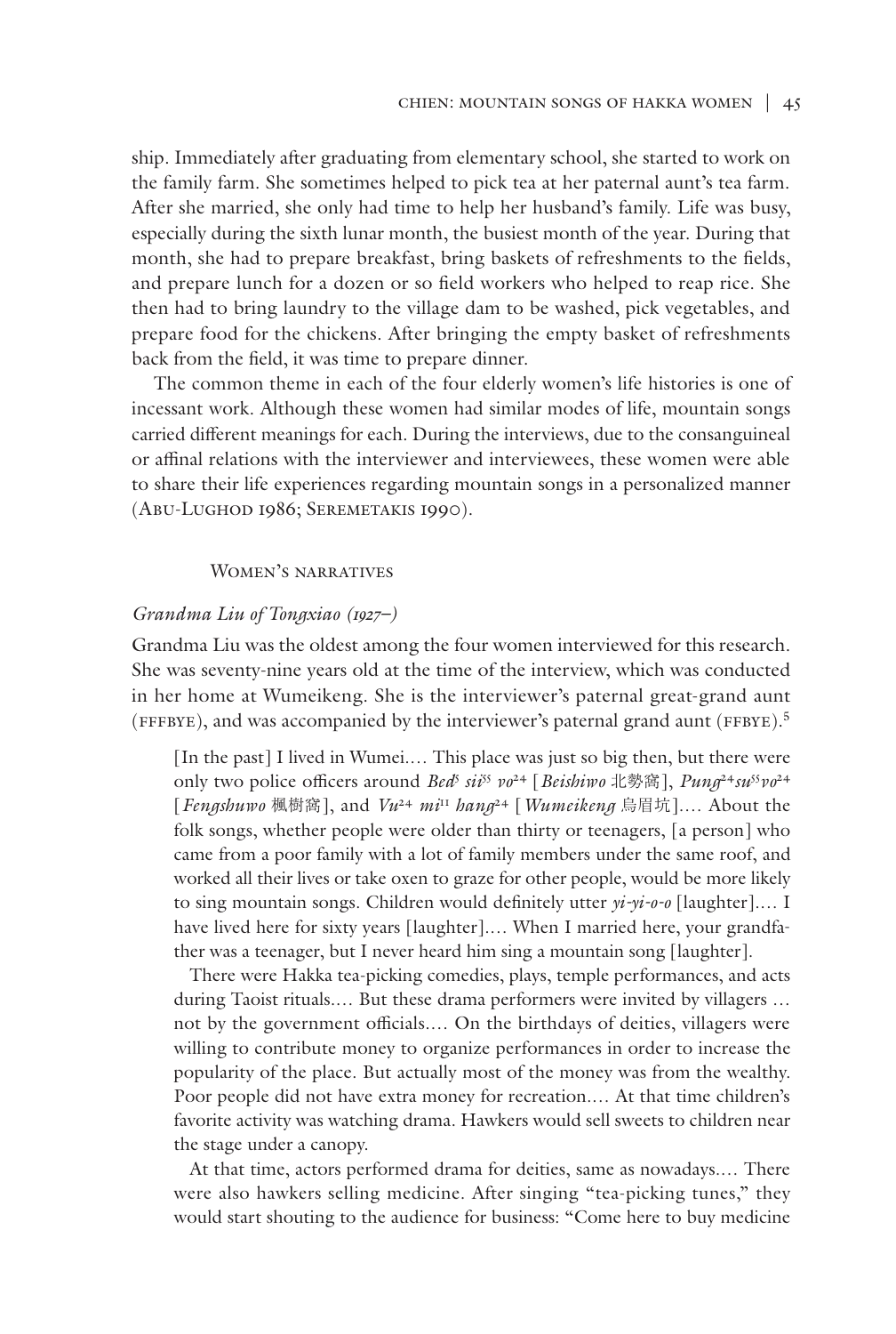# 46 | *Asian Ethnology* 74/1 • 2015

if you need it." Those who needed it would approach. The medicine hawkers did not just come on drama days, but sweets hawkers only came to sell to children on those days.… The medicine hawkers also would call in the evening. If they planned to come, they would advertise in the morning first. When people heard the news, they passed it on to others, and people would know about it. Those who wanted to watch would attend that night.… The location was usually on the square before the temple.… About forty years ago, even this kind of advertisement appealed to crowds of people [laughter].

When people sang, we listened and smiled. This would make us work harder. Because if you did not work hard, the boss would not hire you.… Those who picked tea could indeed sing the best mountain songs, but now they are rare.… There were no tea plantations around the place (Wumeikeng) in the past! But we did not go to other places [meaning beyond the tea plantations]. Today a lot of tea pickers can sing well, but most live in the north … that is, the Toufen area where there are a lot of tea plantations, and Nanzhuang, Xinzhu.

# *Grandma Teng of Gongguan (1932–)*

Grandma Teng's father was a village head during the Japanese occupation. She is also the interviewer's maternal grand aunt (MFZY). Surrounded by the interviewer's maternal grandmother, Grandma Teng<sup>6</sup> recalled the days of mountain songs in Fuxing Village, Gongguan Township:

In the past, I could hear only my grandmother sing mountain songs. Who else in the family could sing mountain songs? My grandmother would sing for a while even when they were tying grass knots [laughter]. But I did not inherit such a gift from her. My grandmother seemed to sing folk songs well, but I did not learn any.

I could really sing well at first, and some of my daughters could sing well, too. After giving birth to two children, I still could sing well, until the time when life became so difficult. I had to find a job, and I was usually not in a good mood. I forgot every song at the time A-hsiung [her son] failed in his business. I was in no mood to sing.… Recently there were people teaching how to sing mountain songs in the activity center.… Or there were people singing on television. No one in the family can sing now.

## *Grandma Huang of Gongguan (1936– )*

Accompanied by the interviewer's paternal aunt (her father's sister) and mother, Grandma Huang, whose parents were both Hokkien but who grew up in a Hakka village in Miaoli, told us her stories about mountain songs under Japanese rule and through the post-World War II era in Chukuangkeng village, Gongguan:

When I was nine years old, I lived there [*Cud*<sup>2</sup> *kong*<sup>55</sup> *hang*<sup>24</sup> *Chukuangkeng* 出礦坑]. After I arrived … working in the fields, cutting weeds for oxen, growing vegetables … all were my responsibility. Life was difficult.… My husband was born here. I got married early.… Talking about "old mountain songs," people all over the mountain area could sing without instrumental accompaniment. If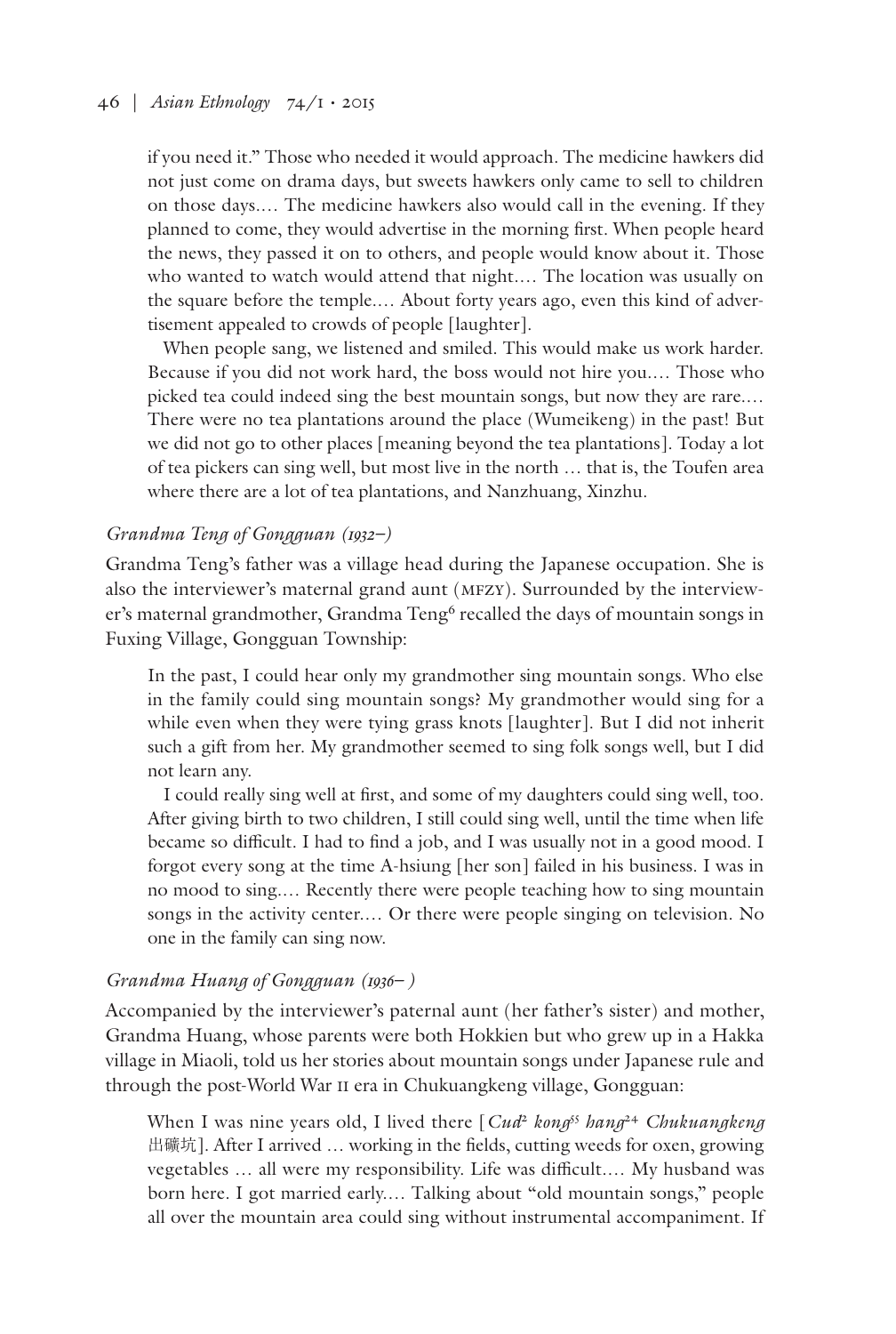we went picking vegetables for pigs and heard people on the opposite mountain singing mountain songs, we would learn from them. When I was still a girl, I would learn from someone in the opposite field singing mountain songs that sounded good. After I learned the songs, I sang when I cooked. When I finished with my work, I sang the mountain songs.… When I was young I also hummed the songs at home, too.

Before I got married, I had heard people singing mountain songs. In the past, I had to pick chestnut leaves in the mountain to feed the pigs … and raised silkworms.... After I married, I did not do those things but worked in the fields. We used to plant lemongrass and thus had to cut, pick, and dry it under the sun. On a rainy day, we had to rush out to collect the lemongrass lest it become wet.… At that time, I knew some of the singers of the mountain songs. When people sang a song to us, we sang back. We could sing various tunes, such as *San*<sup>24</sup> *Go*<sup>24</sup>  $Z_i \mathcal{F}^1$  (*Shan'gezi* 山歌子).... We learned from those who sang in the mountains ... and every time when I went to work in the mountains, I sang with those singers over on the other side.

My natal family was Hokkien. Until I was nine years old, I could not speak Hakka or do what they do in a Hakka family.… In the past, lots of girls like me could sing mountain songs, some of who married into faraway places. If we did not live far away from one another after we married, we would definitely sing mountain songs together when we went collecting firewood or doing something else.

Now I am old, and I have taken singing lessons for six to seven years. I sing in the class.… I already had an interest in singing mountain songs before. Now I am old and have finally started to go to the lessons offered in our community. I go there when I have leisure time. If I do not have time, I will not go. The elders tend to have less interest in it.

# *Grandma Lo of Tongxiao (1939– )*

The youngest of the four women, Grandma Lo, is the interviewer's paternal grandmother (FM), and was the only one who received a complete Mandarin-language education. She first heard mountain songs in the tea fields when she helped her aunt pick tea at the age of thirteen or fourteen. She said:

[I grew up in] Shuangtan Village of Sanyi Township.… There, people spoke Hakka in the Four Counties dialect.… I lived with my maternal grandmother.… When I was four or five years-old, there were air raids and sirens that came from the post near the sugar company in Miaoli, where the Miaoli District Court is now. Because of the air raids, your grandfather [interviewer's great grandfather]<sup>7</sup> and I came to live here in Gongguan. Later we went to live with my eldest paternal uncle's [narrator's father's eldest brother] place near the watchtower.

[In Sanyi] there were tea fields and lemongrass gardens.... Lemongrass was used to make oil. Lots of vendors collected the oil in the old days. The product, like what we apply on the skin when bitten by mosquitoes nowadays, was made of lemongrass.... No one in my family sang mountain songs. People in the past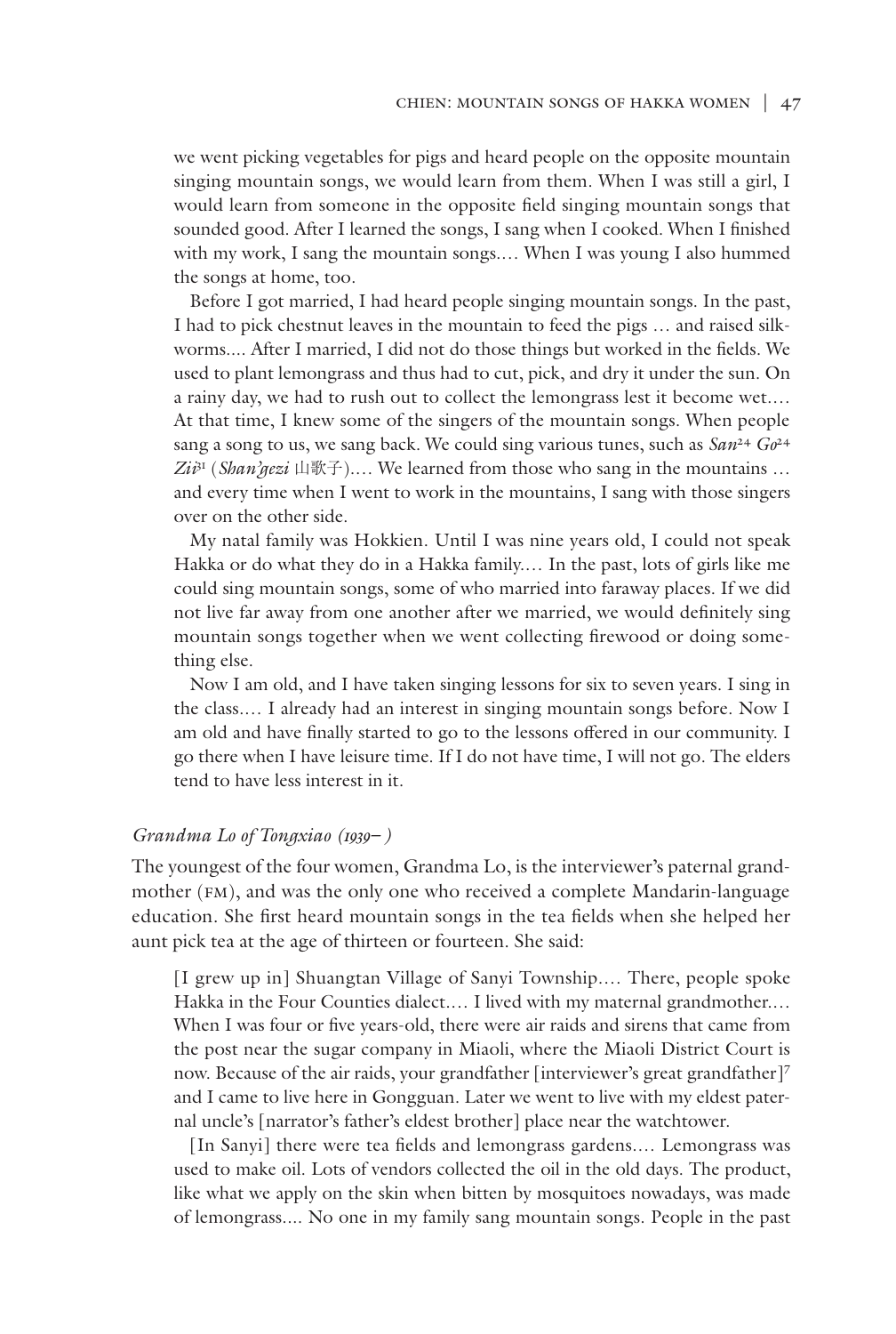were conservative.... In the past, we had to weed the lemongrass garden. People planted lemongrass everywhere in the mountain. After the lemongrass was picked, workers stood in a line to weed. Some weeded from one direction, others from the opposite direction. There were four to five workers, but sometimes five to six, all of them young girls. Those who could sing mountain songs would sing.

Some people who were drunk would sing mountain songs, too. Some played a string instrument. They would sing under the roof, without the need for a stage. There was no electric organ then. Some people joined them without being invited. They were accepted like friends. As long as you could sing or play a string instrument, you could participate regardless of your lineage or family group in the village. Later, when someone got married or celebrated birthdays, there would be activities like this. This continued for about thirty years. Some people sang mountain songs in the open.... Others would sing on a bus when they were travelling.

It was forbidden to sing songs in a place where there were tablets of deities.... People sang more often when picking tea.... When we worked, we sang freely together. Sometimes the young men sang and the young women sang back. The life of picking tea was free as well as joyful.

Singing mountain songs ... also helped. If you could sing well, you sang as if you were exhorting people, telling them how to behave themselves. Some exhortatory essays were like these, weren't they? Some songs asked people to practice filial piety.... Like this, if I did something wrong, it would be described in the mountain songs. It was good for us. After we listened to the songs, we felt better and our spirits were high. It was one way of amusing ourselves.... If you just sit there, you will think about a lot of things and feel bad. If you have someone to sing to or joke with, you could forget bad things and stop worrying about them.

How could I have time to worry about anything? I married into Tongxiao when I was eighteen years old. Being a daughter-in-law was busy enough. At the age of nineteen, I had already given birth to a son, your father. How could I have time to sing mountain songs? I had to cook, work fast, and return home as soon as possible.... Though I still listened to their songs, I could not sit there and listen all the time. After listening for a while, I had to go back to cook or do other things.

## Singing and listening to mountain songs

Based on the above narrations, the following sections discuss how these women described their interest in, understanding of, and views on Hakka mountain songs in their own words. The above narrations focus not just on mountain songs but also extend to descriptions of personal emotions as well as interpersonal relationships in the communities within the context of Japanese colonization. These episodes were meaningful in their minds, fleetingly interweaving past and present, places and people, turning seemingly mundane experiences into significant "memories." When talking about mountain songs, the people involved came to their minds first. Grandma Liu thought of her husband who could not sing mountain songs. Grandma Teng mentioned her grandmother and father who would sing once in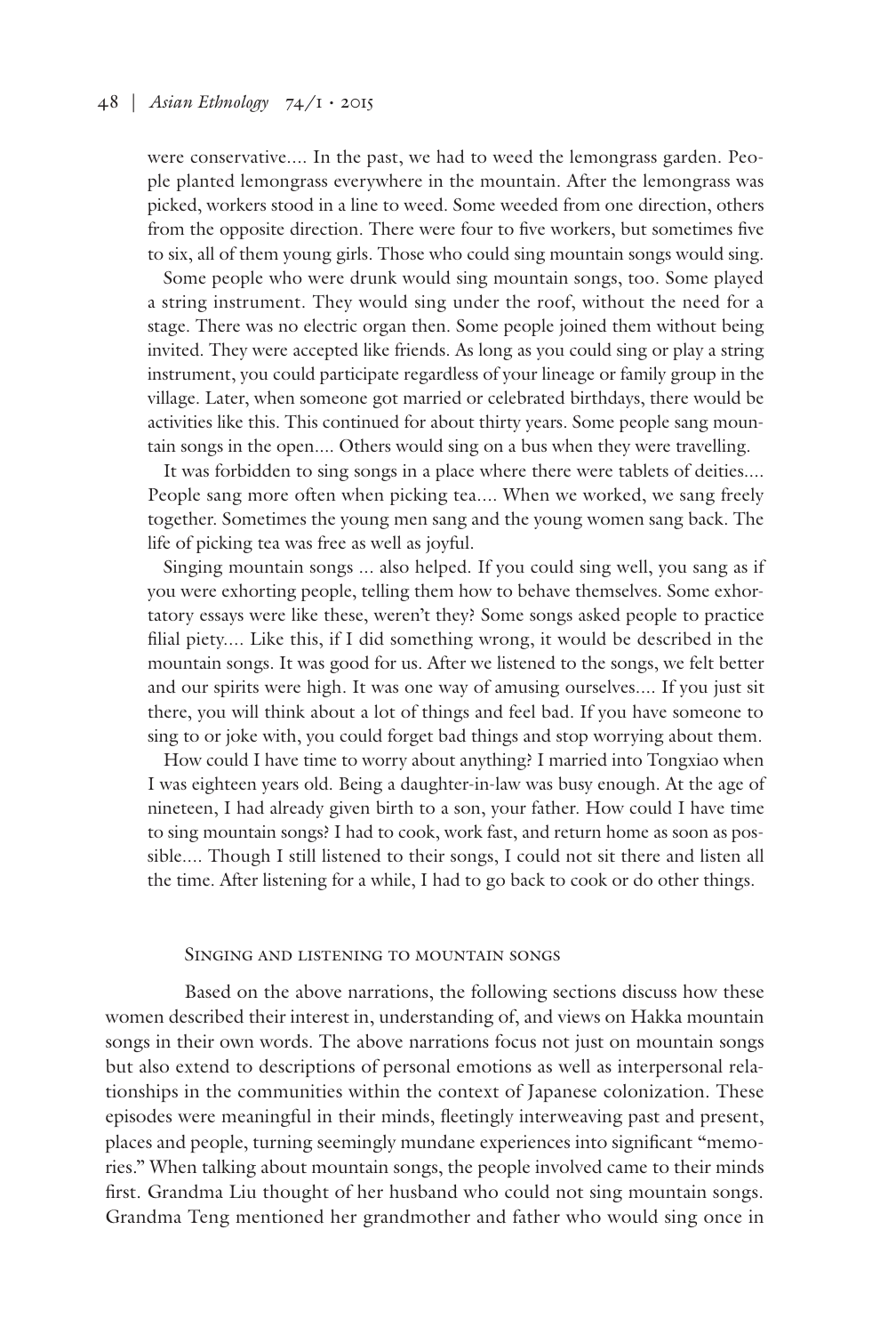a while. Grandma Lo referred to her conservative family in which no one sang at all. Then, they thought about the "places" where mountain songs were sung, such as in performances, while picking vegetables for pigs or picking tea, while cutting lemongrass, while hawkers were selling medicine, or in the activity center where mountain songs are now taught. Such a connection is in line with Walter Benjamin's theory of "dialectical image" (HIGHMORE 2002a, 93 and 106). In other words, there are double meanings to be conveyed in these Hakka women's personal narratives. On the one hand, personal memory may be affected by both experiences and interactions between the past and the present. Through their narrations, various images continued to affect these Hakka women, and the results were connected to their understanding and annotation about the past, present, and future. On the other hand, their personal experiences may not be limited to one particular time or space, resulting in a broader view on a subject that had allowed them to break away from the daily triviality of life in the past. Therefore, our illustration and elaboration on the narrations have gone beyond personal roles and life encounters to a presentation of a specific version of collective memory. In this regard, the following section analyzes the main episodes of their memories regarding mountain songs. These experiences, marked in particular time and space in their own way, were reconfigurations of work, everydayness, and leisure, which also enable us to examine, record, and reframe the relations among colonialism, women's expressive culture, and Hakka women's rural lives in 1930–1955 Taiwan.

#### *Mountain Songs Differentiating Leisure from Work, and Ritual from the Everyday*

First, through Grandma Lo's narration, singing or listening to mountain songs played a significant role in rituals, particularly during birthday banquets thirty years ago. It was also the best pastime at night in an agricultural society. People sang and played instruments in open spaces, such as under porch roofs or in front of temples, making everyday life joyous. Mountain songs were not only important in rituals, but also in everyday life.

Second, mountain songs were extremely informal (in Grandma Lo's words, they were not regarded seriously), and had their confined position in the community. It was forbidden and deemed "improper" to sing at places with tablets of deities, such as inside temples or shrines. As the songs were meant to be heard beyond the mountains, they were also forbidden in the house, because they were considered to be an annoyance to elders. Singing mountain songs or watching tea dramas were regarded as activities for "people who like to play around," and conservative and well-mannered people, especially women, would not engage in such activities.

However, for Grandma Lo, mountain songs also expressed longing and other emotions, more like singing from the heart; singing as well as listening to mountain songs was a means to get rid of feelings of depression and raise her spirits. When working in the mountains she could enjoy the songs because her companions would sing together. They sang while cutting lemongrass and picking tea, infusing leisure into work. In the postwar era, Grandma Lo also recalled that she had many chances to hear mountain songs on television and when she travelled by bus.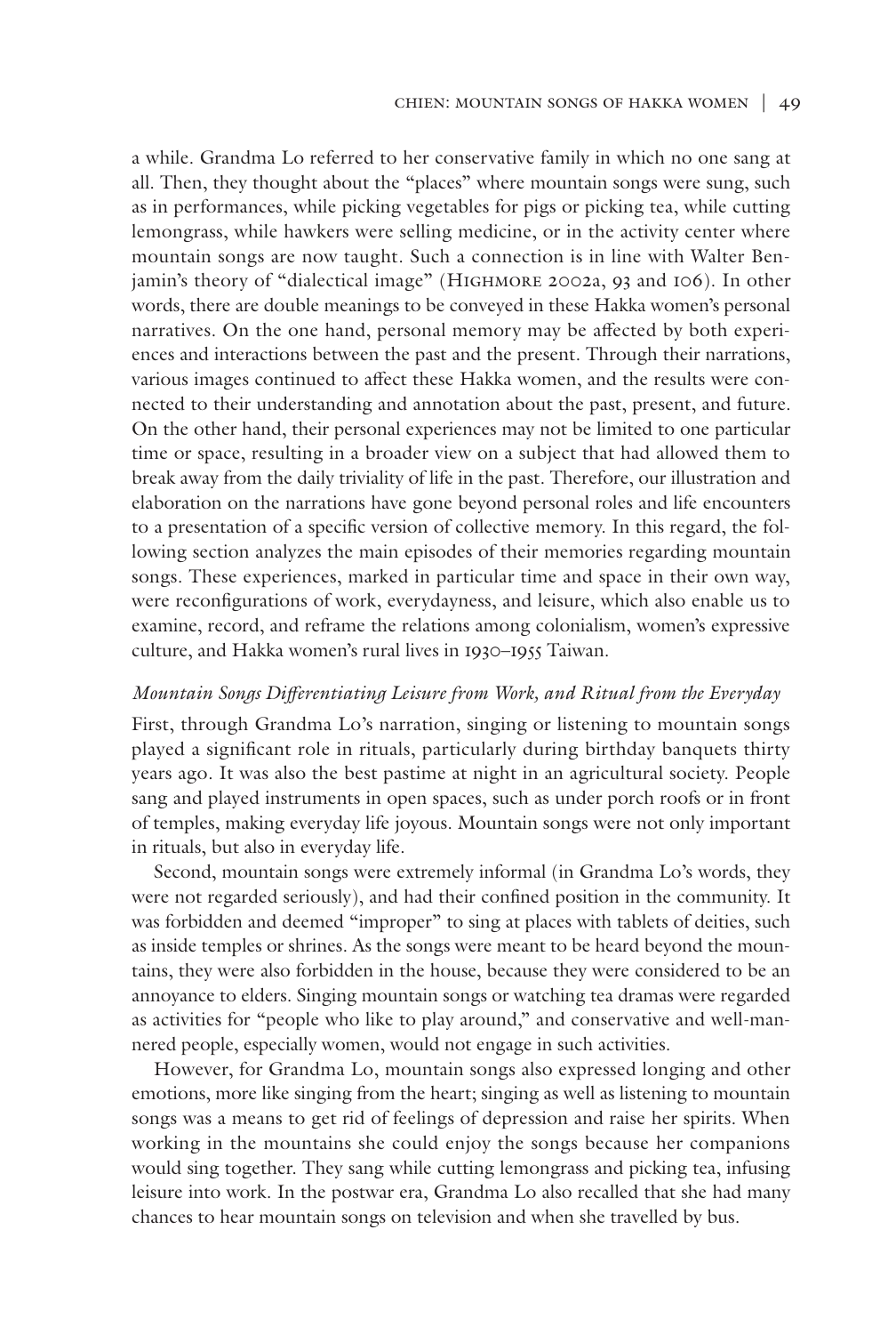# 50 | *Asian Ethnology* 74/1 • 2015

In Grandma Lo's mind, "work" was a part of "life." Life was simply composed of different types of work. For her, it was improper to sing mountain songs when participating in agricultural work, cooking, or doing household chores, because these were stressful jobs and took up most of her daily life. Under such circumstances, she did not have much control. Mountain songs seemed to be widely sung in Grandma Lo's narratives, and even acted as a "marker" for special occasions. For example, mountain songs were sung during birthday banquets and at restaurants but were prohibited at places of worship or when elders were present. For Grandma Lo, to determine the seriousness of different occasions, the presence or absence of mountain songs became an "effective tool" to distinguish one type of occasion from another.

## *The Obscured Boundary Between Leisure and Work*

Grandma Huang regarded singing mountain songs as wonderful experiences that "exist everywhere, like air." Since the melodies were widely accepted, mountain songs could be learned easily and sung during different activities. Learning to sing mountain songs was relaxing and easy and became part of her daily life.

According to Grandma Huang, people would mostly sing when working in the hills, while picking vegetables for pigs, or when picking mulberry leaves for silkworms. When someone sang on the opposite mountain, she could learn the song. She could sing with an acquaintance or a stranger. She also sang when she went to collect firewood. She once sang with her husband before she was married to him. For her, music was life. It was everywhere. Singing mountain songs was not limited in place or time and carried no taboos. In this way, mountain songs did not differentiate leisure from work. They were an integral part of everyday life.

# *Mountain Songs as "Unimportant" in Daily Life*

From Grandma Teng's narratives, the meanings of mountain songs can be grouped into two. First, singing was a private activity instead of a public one. She considered singing in public to be improper. Second, singing mountain songs and being an educated person were incompatible. To Grandma Teng, the activity was "improper" and "unnecessary" and thus unimportant in her daily life. This attitude contrasts with the attitude of Grandma Huang, who blended folk songs with leisure and work. Grandma Teng's life experience and background were different from the other grandmothers. During the Japanese occupation period, she owned a radio at home, so she could listen to songs every morning, and during this period there were exclusively Japanese songs. She was influenced by Japanese culture, because of her father's position; for example, she wore Japanese-style clothes. Thus, even with her wartime memories and after the end of Japanese colonial rule, her attitude towards Japanese culture was positive, indicating that her lifestyle maintained two cultural elements.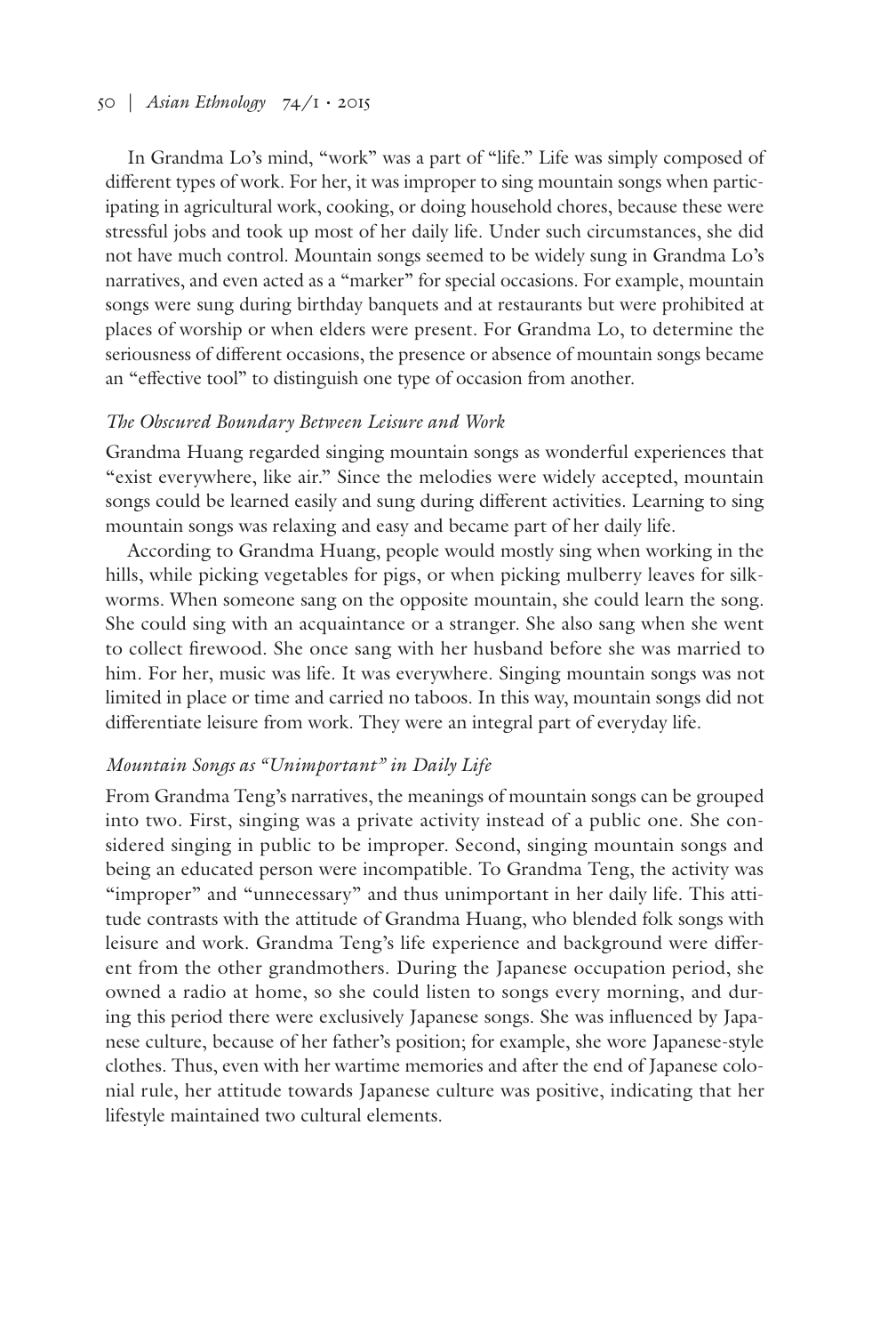# *The Atmosphere of Mountain Songs, Banter, and Joy*

Finally, Grandma Liu mentioned that most of the people who liked to sing mountain songs were less educated and usually had many siblings living together. They would sing while they were taking oxen to graze or while doing manual labor. According to Grandma Liu, the tea pickers were the best singers. In general, mountain songs connect leisure with work. When people work, they sing to amuse themselves and others. As she remembered, those who sold medicine would also sing in order to attract customers. Generally speaking, mountain songs for her meant that those who could sing, would sing, and those who could not, could listen. During work, mountain songs provided entertainment.

#### *Leisure and Work*

The above biographical narratives of elderly women have formed the basis for reclaiming the everydayness, colonialism, and women's expressive culture and social life during the period from 1930 through 1955. Are there any particularly dialectical relations among leisure, work, and everyday life from these women's accounts and experiences? Can such relations present the locality of the Hakka community in Miaoli? This article is in line with previous work on leisure, work, and everyday life (DE CERTEAU 1984; HIGHMORE 2002a; 2002b; LEFEBVRE 1991; 2002).

Leisure, work, and everyday life in industrial society are related in a complicated way: they are one while opposite to one another, and thus their relation is dialectical. Also, leisure and work cannot be distinguished temporally between weekdays and the weekend—that is, the same person experiences both, and the content of the leisure does not alter this fact. Leisure and work should be understood as one. For an individual, work and leisure constitute a distribution of work and non-work throughout time. Henri Lefebvre proposes a dialectical discourse in order to understand the relation between work and leisure. In his opinion, work hard and you can have leisure activities, and the purpose of leisure (whether to amuse or to distract) is to escape from work. Leisure seems to be the "non-everyday" in daily life, but does not actually provide an escape from it. Leisure can still be relative to work. In other words, leisure is still embedded within everyday life. People who engage in leisure activities do not escape the alienation of industrial society (LEFEBVRE 1991,  $29-42$ ).

In this regard, everydayness refers to all activities, including conflicts and differences between activities. However, some ambiguities—such as festivals and carnivals—exist in between. A festival is part of popular everyday life, but it is also a radical reconfiguration of daily life "that is anything but 'everyday'" (HIGHMORE 2002a, 122). Moreover, a carnival is "a moment when everyday life is reconfigured, but this different order of things is present in everyday life itself" (HIGHMORE 2002a, 123). The above discussion is in reference to capitalist industrial societies, a context that differs from the agricultural society of 1930–1955 colonial northern Taiwan. Despite significant social, cultural, and historical differences, Lefebvre's concept of reconfiguring daily life in a festival or a carnival can contribute to our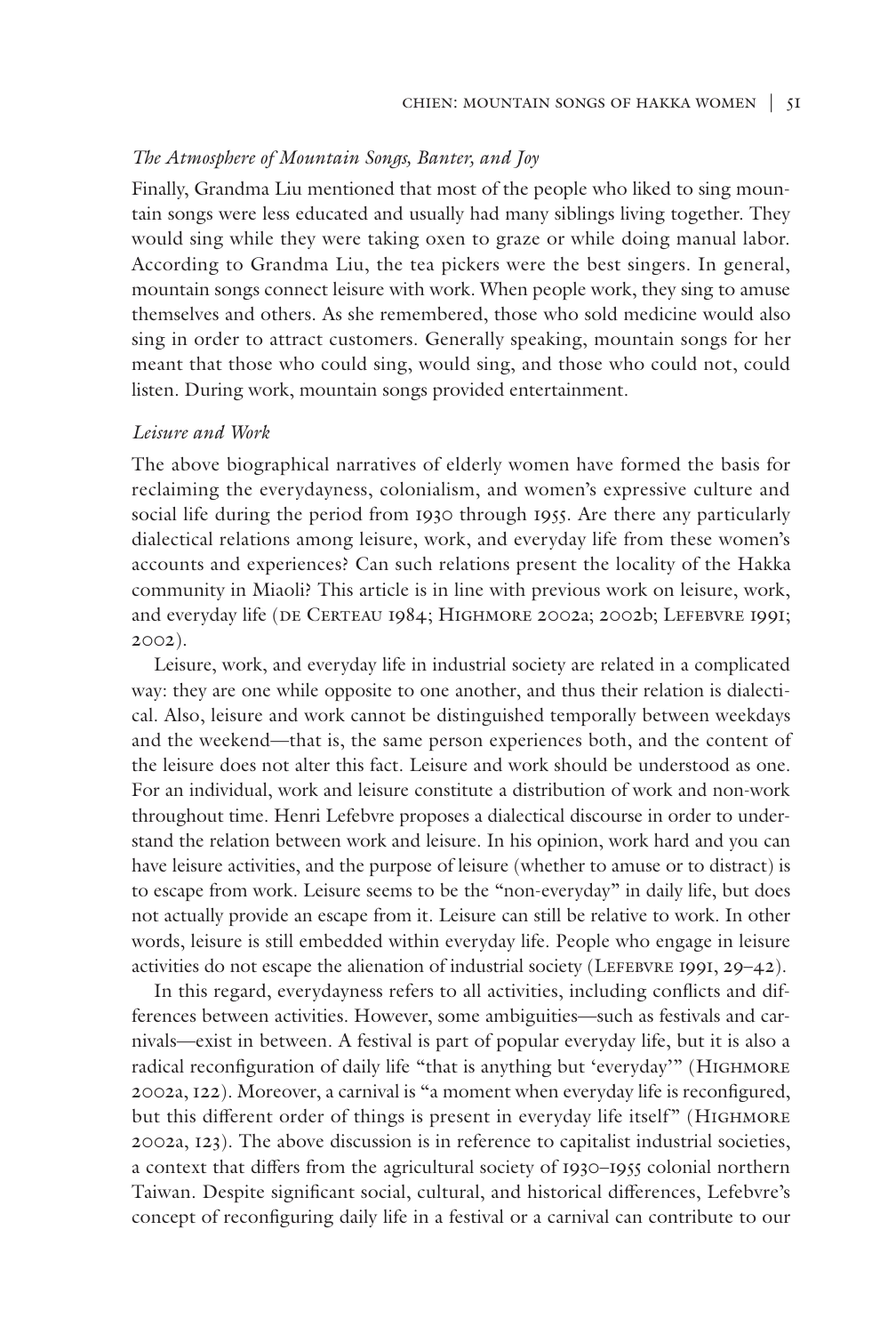# 52 | *Asian Ethnology* 74/1 • 2015

understanding of the singing of or listening to mountain songs as a reaction to everydayness. This reconfiguration may not be as extreme as the words "festival" or "carnival" suggest but may be regarded as a similar switch between work and play, between the mundane and extraordinary. In line with the dialectic between work and leisure, the narratives of the elderly women show that mountain songs and daily life were closely connected and structured as a chain.

Lefebvre's critique on everyday life and on the relation between leisure and work gives insights to reframe Hakka women's experiences of leisure and work during Japanese colonization and through the postwar era. In the following, I will discuss the features of leisure and work that have been revealed in the accounts given by these elderly rural Hakka women.

While in some contexts singing mountain songs blended with working, in other contexts there was a separation between leisure and work.

Work, instead of being opposite to leisure, was also an occasion for singing mountain songs. This viewpoint is especially obvious in Grandma Huang's narratives:

[P]eople would mostly sing when working in the hills, such as when picking vegetables for pigs or picking mulberry leaves for silkworms. When someone sang on the opposite side of the mountain, we could learn the songs. We could also sing with an acquaintance or a stranger.

(Grandma Huang of Gongguan [1936–])

Grandma Lo also had similar experiences. Although singing mountain songs could happen in different places, it mostly occurred in the mountains and was spontaneous in nature. They would most likely sing when companions worked together. Grandma Liu, the oldest among the women interviewed, did not relate mountain songs to work directly, but she demonstrated the subtle relation between them. Having lived under Japanese rule for the longest period, she suggested that to sing Japanese songs, you had to be completely "free" (*han*11, *xian* 閒) and separate from work. But to sing mountain songs, there was no boundary between leisure and work.

At that time only those who had time to idle around could sing the Japanese songs; but mountain songs were for everyone, with or without education. People, like us, could sing it by remembering how others sang. They sang while they were working.… They sang to amuse themselves.… Those who could sing would sing to others, mainly for fun. Thus, the sun would set quickly.8

(Grandma Liu of Tongxiao [1927–])

Grandma Liu also mentioned her singing at work and she smiled when others sang. Her narrative seemed to suggest that the amusing characteristics of the songs helped them to work harder, encouraging the work. The act of singing while working could be connected to the literature on work songs, such as SCHIMMELpennick's (1997) work on mountain songs in southern Jiangsu province, which describes landlords hiring groups of singers to participate in work in the fields to motivate other workers and increase production.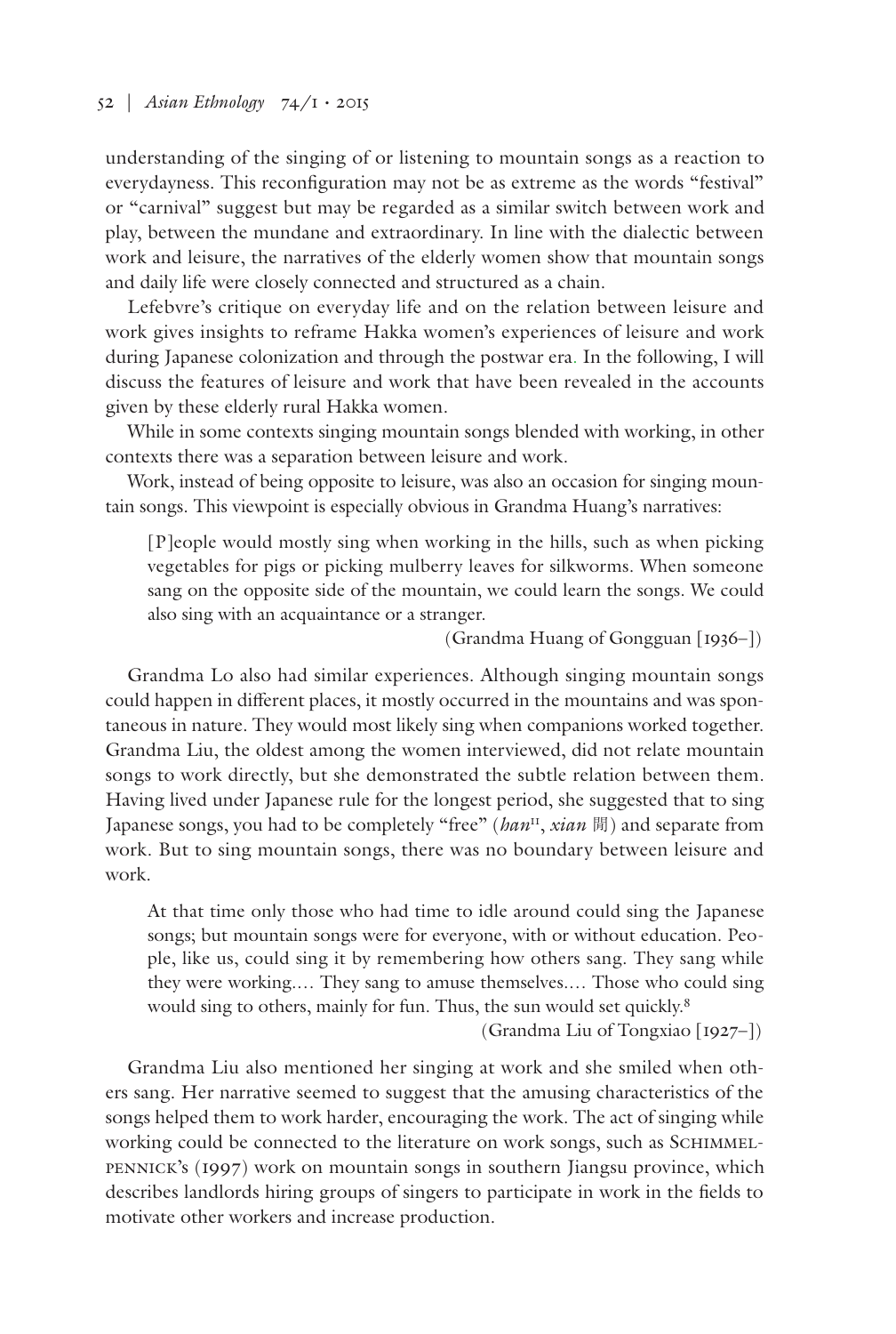In their reminiscences, singing and listening to mountain songs happened most when they picked tea. Grandma Lo described the scene vividly:

To pick tea, we needed only one hand, with a basket on our backs, wearing a bamboo hat and a handkerchief wrapped around our heads. We picked good quality tea with three sprouts or one sprout rounded with two leaves. We did not put the leaves into the basket until our hands were full. We could work really fast.

(Grandma Lo of Tongxiao [1939–])

Although their hands were working busily, at the same time they were singing "freely" (*han*<sup>11</sup> *han*11, *xianxian* 閒閒). Everyday life was not only meant for work but also to have fun.

We sang together freely. Sometimes the young men sang and the young women sang back. The life of picking tea was free. (Grandma Lo of Tongxiao [1939–])

These elderly women's narratives closely related mountain songs to tea picking, which had something to do with the community where the narrators lived. Li (2001), Yu (2004), and Lien (2006) have noted that Hakka women were especially devoted to their families and worked diligently in the house and in the fields. Regarding the relationship between tea planting and mountain songs this article confirms their assessment.

As Grandma Lo said, "[Where did] I first hear mountain songs? It was at my aunt's place in Dahu. When I picked tea, I heard someone sing. It was a 'tea song.'" This comment indicates that there was a possible connection between mountain songs and tea picking, but what exactly? Hsu (1991) mentions that Hakka folk songs in northern Taiwan are typically called "mountain songs," "tea-picking songs" and "songs with lyrics of mutual praise." Hakka dramas in rural Taiwan are generally called "tea-picking dramas" or "plays." To understand the relationship between mountain songs and picking tea in Miaoli, we interviewed six informants in Touwu and Shitan. All of them had been involved in the tea industry when they were young. Some were teashop owners and others were employees at tea factories. As one elder, Uncle Chang in Touwu, remembered, "I could hear mountain songs in the tea fields or tea factory in the early days. Some people sang to each other in the fields, the others sang to themselves late at night." Another elder, Grandpa Chiang (1933– ) in Touwu, who had worked in Xinhechang Tea Factory<sup>9</sup> after the war for more than two decades, said: "Mountain songs were rarely sung around the tea fields in Touwu Township. If some people could really sing, they must be ten years older than me and live near the mountains."<sup>10</sup> Grandma Hsieh<sup>11</sup> in Touwu (1934–) described:

Mountain songs were rarely sung in the tea fields except in the large ones with large groups of tea pickers, such as in the inland area of Shitan. They also went to other places, such as Guanxi, Xinzhu, Longtan, and Taoyuan to help people to pick tea. Here in Touwu, those who could sing were over eighty years old. People of our generation rarely sing.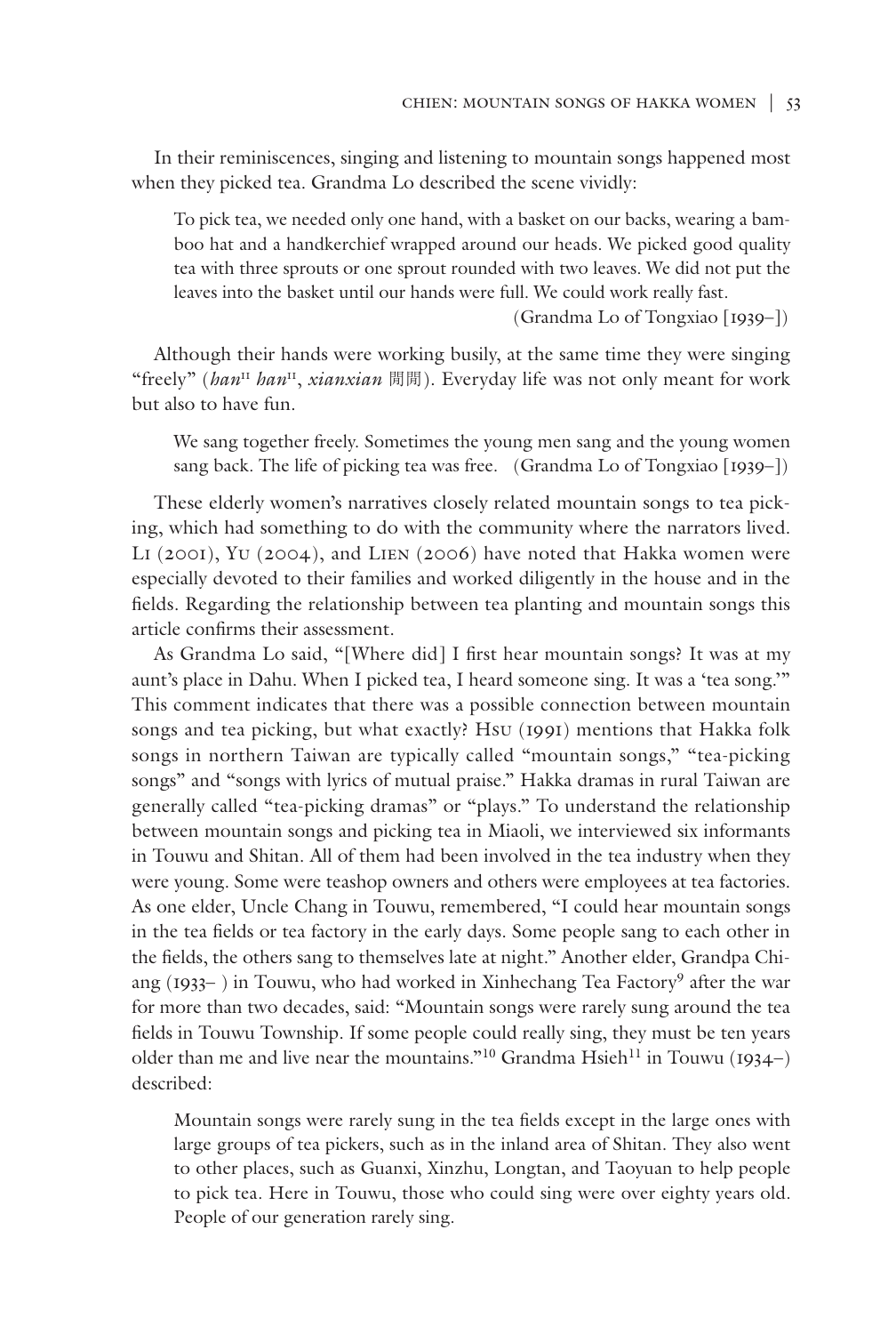# 54 | *Asian Ethnology* 74/1 • 2015

Grandpa Chang from Touwu expressed a positive attitude towards singing mountain songs, whether it was in the fields or in the factories. But Grandpa Chiang and Grandma Hsieh from Touwu, who had worked for many years in the factory, related mountain songs to the older generation or to the "inland" areas such as Shitan, a distinction that implied a geographical/altitudinal stratification. The descriptions gleaned from these three elders about the tea fields in Touwu and about the situation of working in Xinhechang Tea Factory were different, and each responded to Grandma Lo and Grandma Huang's narratives in their own ways.

The mountain songs were sung in the tea fields. The relationship between mountain songs and picking tea in the fields was not only expressed in the lyrics, but also rose out of the social context of work, in which people sang freely and echoed what was sung by others to amuse themselves. This idea is reflected in these lines sung by Grandma Huang:

When picking tea, you pick the fresh leaves. If you do not pick tea for three days, the leaves get old. If girls do not see their lovers, they become dispirited.

The content and variation in the lyrics were a means of personal communication and emotional expression. The singing and labor were connected by the impromptu and freely-circulating nature of the mountain songs at the place of work.

While in some contexts singing mountain songs blended with working, in other contexts there was a separation between leisure and work. For example, in the performance contexts mentioned, including birthday banquets, temple festivals, and so on, mountains songs were sung in those contexts that did not fall under the category of "work," but were experienced as a form of "leisure." Similarly, there is the comment by Uncle Chang that "[s]ome people sang to each other in the fields, the others sang to themselves at night." We may suppose that the singing at night, while not occurring during work, could have also served as a form of leisure.

Additionally, as Grandma Lo depicted, she had to play the role of daughter-inlaw and mother, working under a tight schedule. For some of these women, singing or listening to mountain songs was a luxury. Her experience contrasts with the discourse that states the place of picking tea was also the place of singing songs:

(But) how could I have time to worry about anything? I married into Tongxiao when I was eighteen years old. Being a daughter-in-law was busy enough. At the age of nineteen, I had already given birth to a son, your father. How could I have time to sing mountain songs? I had to cook, work fast, and return home as soon as possible.... Though I still listened to their songs, I could not sit there and listen all the time. After listening for a while, I had to go back to cook or do other things. (Grandma Lo of Tongxiao [1939–])

Grandma Lo's narrative appears to indicate that she felt too busy with work to find time to sing. The contrast between her experience and others who found singing and work to be complementary seems to reflect different conditions, such as women's post-marital status and parenthood. Additionally, Grandma Lo's narrative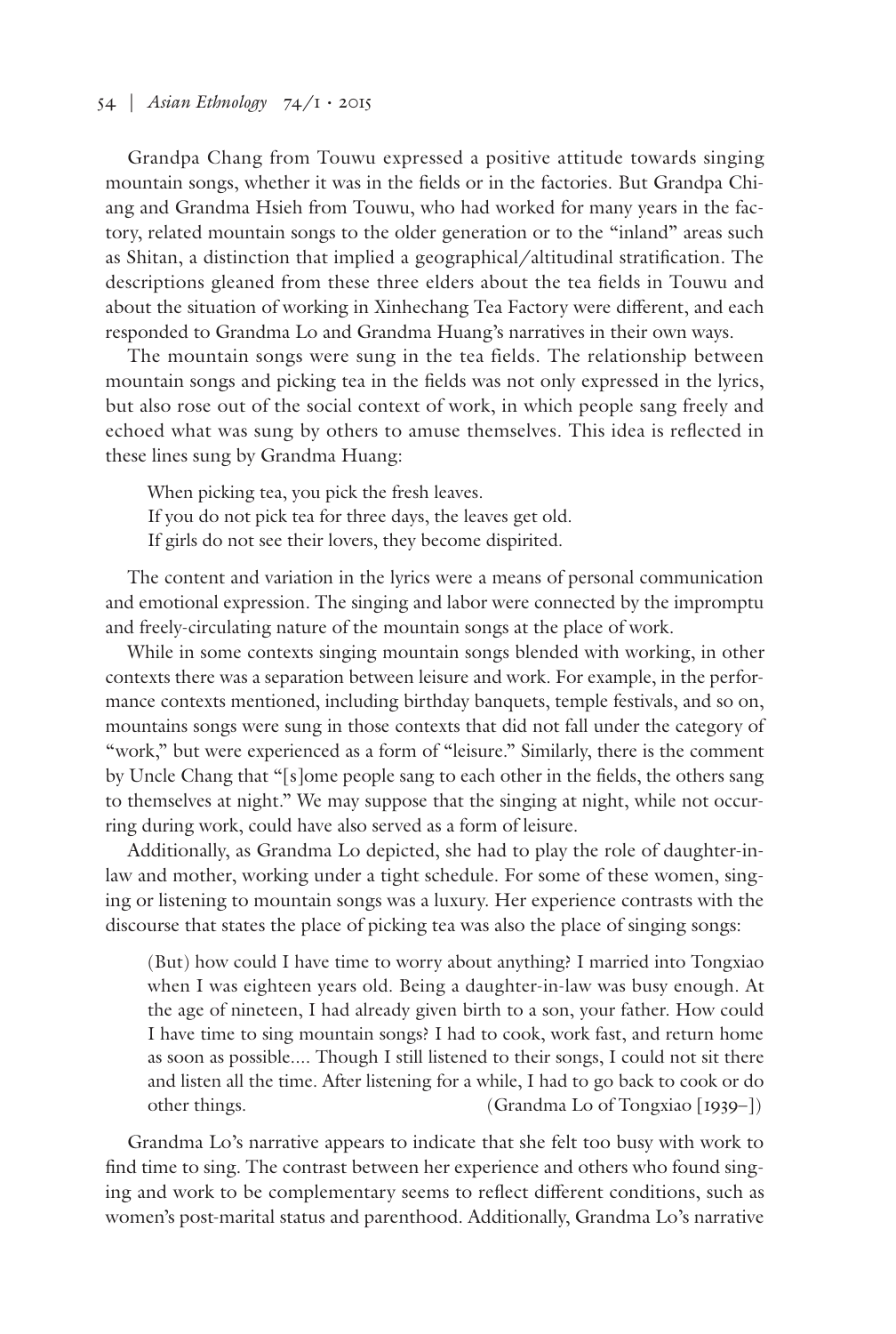can be seen as parallel to the excerpt of Grandma Hsieh's narrative, which seems to suggest that only certain tea fields had singing, but her suggestion that only older singers sang in her area also indicates a generational change as well. These different narratives reflect varied conditions in different geographical regions and some combination of changes in society. Therefore, we may also relate this to Schimmelpenninck's (1997) book on mountain songs in southern Jiangsu, where she describes group singing in the rice fields during earlier times, but also notes that later workers did not sing, due in part to social change.

Another factor is that mountain songs defined as leisure were closely related to the expression of feelings and the dialectic (or entangled) relations of erotica and morality.

Through the narrations of these elderly women about the dynamic of work and leisure we also see references to feelings, erotica, and morality. For example, Grandma Lo describes how the singing of young men and young women was associated with feelings of freedom (*han*<sup>11</sup>*han*11) when they were picking tea. The feeling of release from their busy lives (*mo*<sup>11</sup> *han*11, *wuhsien* 無閒) was one of the important themes expressed by every Hakka elder women we interviewed. It is in this context that the theme of freedom in Grandma Lo's narratives can be understood: "We sang together freely.… The life of picking tea was free." Such joyful feelings of freedom and release were also expressed literally in the lyrics sung by Grandma Huang:

Let's sing mountain songs together till people harvest early rice in the New Year. If you hear someone singing mountain songs, you can join in to sing until the birthday of the goddess Mazu and the celebration of the New Year.

However, there was also negativity when they mentioned "mountain songs":

Those who watch rituals in the temple are good guys; those who watch plays are bad; and those who watch tea-picking plays are immoral [ $\text{kon}^{55}$   $\text{z}a\textit{i}^{24}$ *guai*<sup>24</sup> *kanzhaiguai* 看齋乖, *kon*<sup>55</sup>*hi*<sup>55</sup>*vai*<sup>24</sup>*kanxiwai* 看戲歪, *kon*<sup>55</sup>*cai*<sup>31</sup>*ca*<sup>11</sup>*qiu*<sup>55</sup>*hiau*<sup>24</sup> *nai*<sup>24</sup>*nai*<sup>24</sup> *kancaicha jiu niaonainai* 看採茶就嬲乃乃]. The last was referring to idlers around the village.

But you could not hear the singing of mountain songs in the house. The reason was not that people could not sing, but that singing was not taken seriously like I said.... They could not be sung all day.

(Grandma Lo of Tongxiao [1939–])

Grandma Liu refers to the saying that "those who watch tea-picking plays are immoral" and Grandma Lo mentions conservative people refraining from singing and that it "was forbidden to sing songs at the place where there were tablets of deities." Both of these quotes call to mind the studies of *hua'er* songs in Qinghai and how they are prohibited from being sung in homes and temples and must be sung outdoors, away from one's family, due to the potentially erotic nature of their lyrics (Yang 1994). The erotic elements in the lyrics of Hakka mountain songs are also significant for the dynamic of work and leisure. This is also the reason mountain songs are "considered to be an annoyance to elders." In the lyrics at the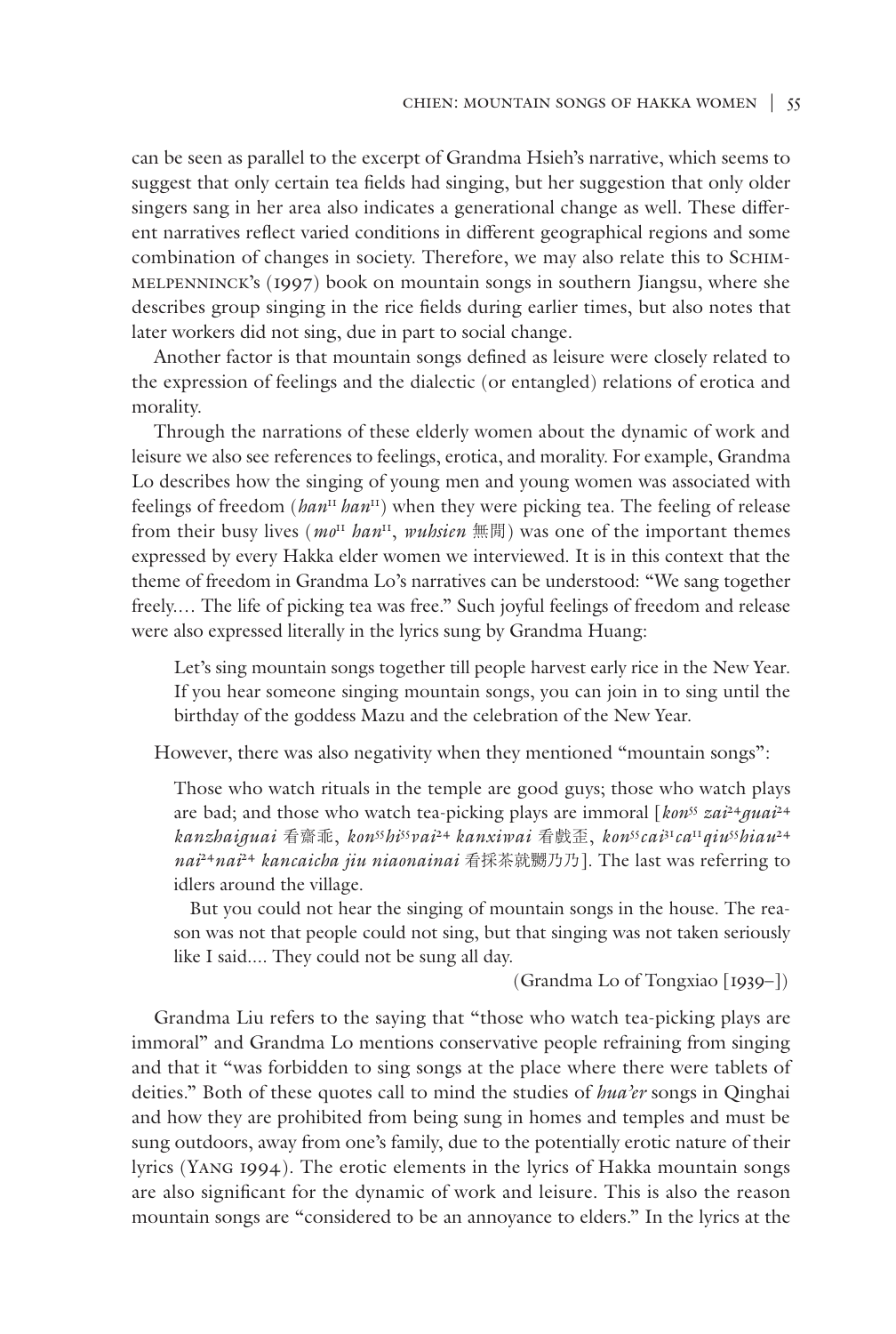beginning of this article (page 38), which were sung by Grandma Huang, we can see an obvious reference to lovers and licentiousness:

Girls' lovers are handsome looking, just like the woods in a remote mountain. One rotten block may be chopped into seven or eight pieces. Girls are not supposed to be with their lovers. Boys cannot go uphill, thus sit on the hillside and sing mountain songs. People say boys are licentious, but boys can do nothing in life.

Furthermore, both Grandma Teng and Grandma Liu also related mountain songs to education. Grandma Liu said, "Mountain songs were for everyone, with or without education. People like us could sing them by remembering how others sing." However, Grandma Teng saw a negative correlation between folk songs and literacy, the latter of which acted especially as a marker of social status. She mentioned her maternal grandmother could sing mountain songs but she did not want to learn because she studied "Japanese books." For example:

I was reading Japanese books, so I did not want to learn mountain songs.… My father could also sing a few of these songs at will. He could sing more or less to get along with those people.

As for me, when I sang in the past, I liked to sing alone instead of singing with others. I was quite like a gentleman throughout my life, so I usually sang alone. (Grandma Teng [1932–] of Gongguan)

The relationship between education, cultural colonialism, and the constituted views of the connections between mountain songs, the erotic, and the immoral can be seen through Grandma Teng's narratives. This brings into question the multiple meanings of mountain songs and how these meanings are constituted diversely and dialectically in the contexts of the colony and the post-colony, the rural and the urban, as well as in different educational backgrounds and the different social, economic, and political statuses within the community.

# **CONCLUSION**

As the *ghinnawa* allows Bedouin women to express their personal and intimate feelings (Abu-Lughod 1986), and the lament provides allows the bride to express her feelings freely (Blake 1978; Hase 1990; Ho 2005; Johnson 1988; McLaren 2008; McLaren and Chen 2000; Watson 1996), mountain songs are also a form used to express romantic and erotic feelings that are otherwise forbidden from expression in traditional Hakka villages (Hase 1990). Feelings of freedom (*han*<sup>11</sup> *han*11) or of release from their busy everyday lives (*mo*<sup>11</sup> *han*11) were two of the most important themes expressed by the Hakka women we interviewed.<sup>12</sup> Through these women's accounts, in reference to mountain songs within the ordinary and extraordinary context of the local community, this article has also demonstrated Hakka women's creative and subjective feelings and experiences. Although hard work was the norm for these Hakka women, the contradiction and interde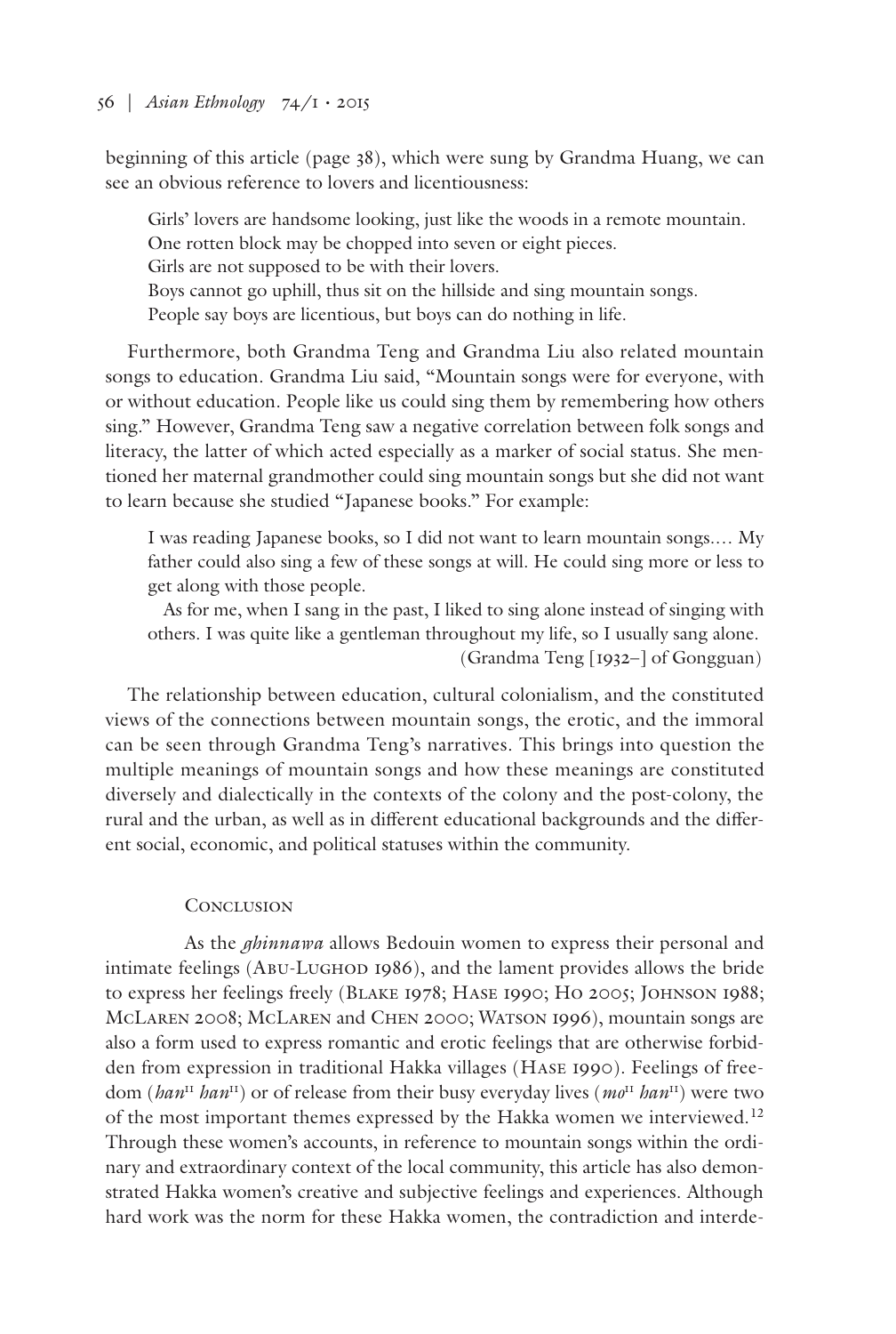pendence between leisure and work created by singing or listening to mountain songs produced a certain release and poetic freedom.

Highmore states, "At the heart of Lefebvre's writing is a dialectical approach based in Marxism. Even when Lefebvre's assessment of modern everyday life is at its bleakest, the everyday always evidences the potential for transformation" (Highmore 2002b, 225). The research presented here complements and extends Lefebvre's theory by demonstrating multiple relationships between leisure and work. The following conclusions can be drawn: First, to encompass the ambiguity in blurring the line between leisure and work, the songs sometimes complimented work, while at other times they were separate from work. Second, mountain songs as leisure were related to emotion and erotica and were also stigmatized and labeled as immoral. Lefebvre's dialectical strategy points out the contradiction and interdependence between leisure and work. This article appropriates the concept to interpret the narratives of elderly women living in rural Hakka societies and presents four characteristics of the dynamic between work and leisure in everyday life in Taiwan between 1930 and 1955:

- 1. leisure, such as singing or listening to mountain songs, and working, such as picking tea, can be compatible with each other;
- 2. leisure and work can be separable and unrelated;
- 3. mountain songs defined as leisure were related to expressions of feelings and the entanglement of erotica and morality;
- 4. those with a better education at the time of Japanese colonization had a different view of the leisure culture formed by mountain songs.

The women's narratives of their experiences of mountain songs offer a window into the repetitive, ordinary local lives of rural Hakka society in northern Taiwan, traversing the period from the Japanese occupation to the days after World War II. This can be contrasted with work and leisure in an industrial and urban society. In the rural Taiwanese example, we see more tolerance for the fusion of leisure and work, as well as the influence of colonial liberalization and control. First, people at work and leisure were not always seeking escape through the dialectics of the relationship between work and leisure (DE CERTEAU 1984; HIGHMORE 2002a, 2002b; LEFEBVRE 1991; 2002). The elder women's narrations showed how the rural Hakka in northern Taiwan defined non-work and work in a colonized agricultural society. Such argumentation deconstructs the so-called definite alienation of human nature and workplace in a capitalist industrial society. Additionally, leisure and work in the rural Hakka communities of northern Taiwan were not only local, but also *communal*, constituting a style of folk life and the means of personal communication and emotional expression. Finally, class labels were attached to literary and Japanese colonial culture, which meant that people could be categorized through the context of leisure and work. This article concludes that a mundane version of colonialism is expressed by the "murmuring voices of society" (DE CERTEAU 1984, vi) of the Hakka women living in rural Taiwan between 1930 and 1955. 13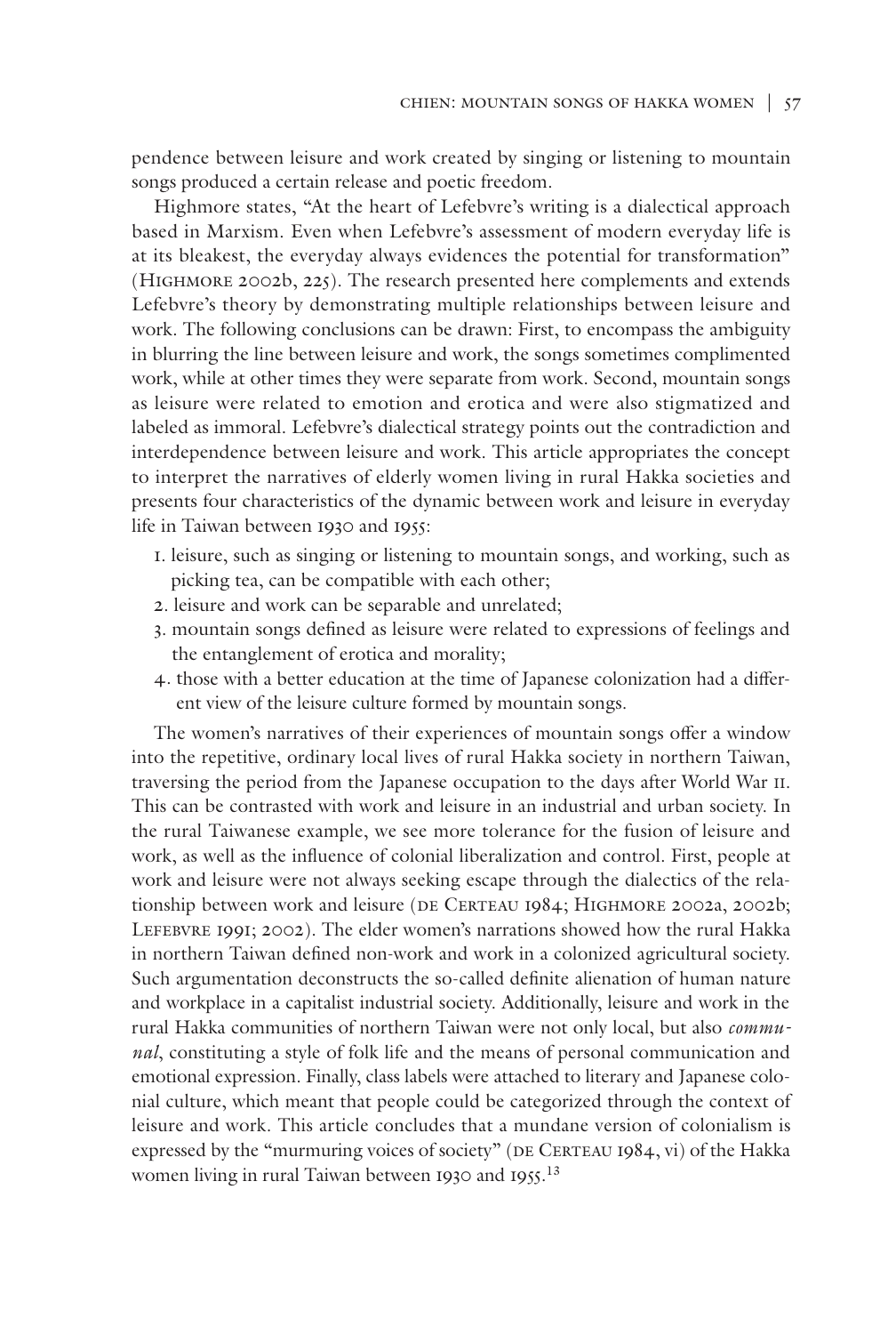#### **NOTES**

\*I am grateful to the Hakka grandmothers in Miaoli County, Northern Taiwan; Chiu Chiahsin and her family, Liu Tu-chung, Liu Ko-wei, Chen Ching-min, Elsa Ming-tsu Shih, Jude Lam, Eveline Aman, and the anonymous reviewers for their valuable comments. The fieldwork was funded by the Hakka Affairs Council of Taiwan, 2006–2007. This article has been adapted from CHIEN (2010) and includes translations of certain sections.

1. Note that the superscript numbers are symbols that indicate the tone of the Hakka language. Also, for transliteration conventions, this article uses romanization for two languages: Hakka and Mandarin Chinese. It uses pinyin for the Mandarin romanization with the exception of using the Wade-Giles system for Taiwanese scholars' names.

2. According to Schimmelpenninck (1997, 17), *shan'ge*, *xiaodiao* 小調, and *haozi* 號子, are "the three terms … known and used by local singers in many parts of China but not everywhere, and not everywhere in the same way."

3. For example, songs that encourage people to do good deeds (*Kien*<sup>55</sup> *San*<sup>55</sup> *Go*24, *Quanshange* 勸善歌), or those that encourage people to be filial to their parents ( $Tw^{55} Zi^{31} G^{24}$ , *Duzige* 渡子歌) both belong to the genre of *Piang*<sup>11</sup> *Bang*31. The following lyrics were sung by Grandma Hsu of Touwu [1932–] and also by Grandma Chang of Gongguan [1934–]: "Singing mountain songs brings jubilant joy. Giving their all when singing is how boys reach girls or girls reach boys. By listening to the songs, the old will be blessed with more happiness and longevity; the young, with a lot of money."

4. The Japanese colonial government started lemongrass production in the Cholan area of Tahu in 1912. Once lemongrass production made the place prosperous, the Taiwan Spice Company was established in 1939. Lemongrass was still the main cash crop of Miaoli in the postwar era. In 1950, 2.88 million pounds of lemongrass was exported to Europe and America. In 1953, 5.15 million pounds was exported. Taiwanese lemongrass provided for 70 percent of global production, and the production in Miaoli topped all other counties in Taiwan (TSMHWW 1959, 35; Huang and Chung et al. 1983a, 271).

5. Below is the list of abbreviations for genealogical terminology used in this article: F=father**;** M=mother**;** B=brother**;** Z=sister**;** S=son**;** D=daughter**;** H=husband**;** W=wife**;** P=parent**;**  C=child**;** G=sibling**;** E=spouse**;** e=elder**;** y=younger**;** ms=man speaker**;** ws=woman speaker **(**Barnard and Good 1984, 4**).**

6. Grandma Teng was Chiu Chia-hsin's maternal grandfather's younger sister (MFZy),  $ku^{24}p0^{11}$ .

7. In the interview, Grandma Lo used " $a^{24}$   $\beta$ ung<sup>24"</sup> ("grandfather") to refer to Chiu Chiahsin's grandfather, which is a slip of the tongue. Actually the narrator was referring to the interviewer's great-grandfather.

8. This means that time went by so fast that even tedious, hard work was interesting.

9. Chang Hsin-pao (1911–1994) started the Xinhechang Tea Factory in 1948 and closed it down in 1986. During that time, it was the largest tea processing plant in Touwu.

10. He is referring to the area around Mingde reservoir of Touwu and Shitan Counties.

11. Grandpa Chiang and Grandma Hsieh are a couple. They were first introduced to each other by their boss in the Xinhechang Tea Factory when they both worked there.

12. The research presented here also invites additional research among elderly Hakka women. For example, the absence of song lyrics continues to silence important aspects of the singing and listening experience. Future research should involve the collecting of narratives about lyrics from the singers themselves, followed by the singers' own interpretation and contextualization of them. This would add more specificity to the narratives. For example, the translated lyrics in the article contain a great deal of local knowledge, double entendre, and ambiguous meanings, which could become clearer if the singers were consulted on the meanings of specific phrases during the translation process.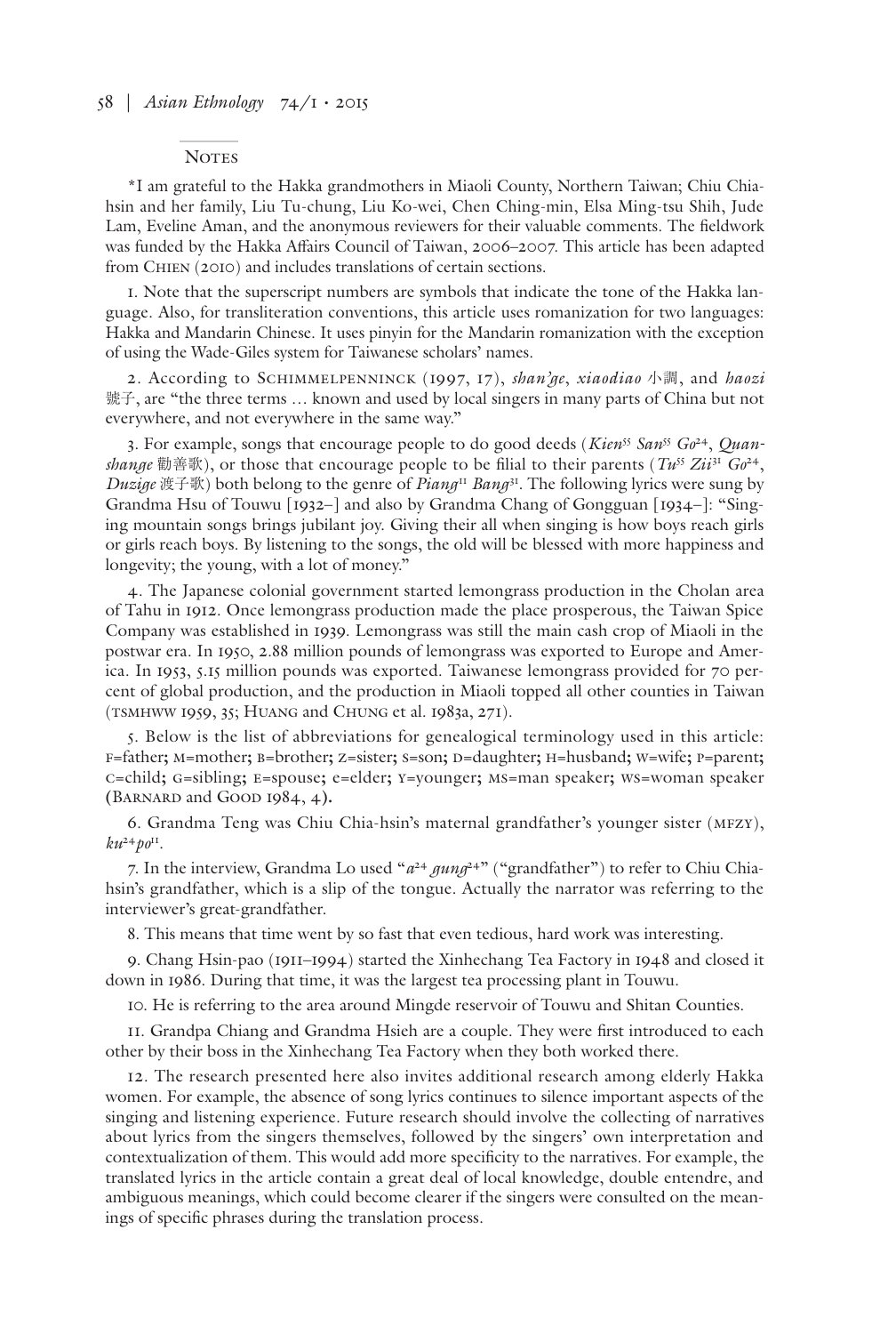13. Full citation from DE CERTEAU: "The anonymous hero is very ancient. He is the murmuring voice of societies. In all ages, he comes before texts. He does not expect presentations" (1984, v).

References

Abu-Lughod, Lila

- 1986 *Veiled Sentiments: Honor and Poetry in a Bedouin Society*. Berkeley, CA: University of California Press.
- BARNARD, Alan, and Anthony GOOD

1984 *Research Practices in the Study of Kinship.* London: Academia Press.

Bauman, Richard

1977 *Verbal Art as Performance.* Rowley, MA: Newbury House Publishers.

Bauman, Richard, and Charles Briggs

1990 Poetics and performance as critical perspectives on language and social life. *Annual Review of Anthropology* 19: 59–88.

#### Ben-Amos, Dan

- 1971 Toward a definition of folklore in context. *The Journal of American Folklore*  $84:3-15.$
- 1972 The elusive audience of Benin narrators. *Journal of the Folklore Institute* 9: 177–84.
- 1998 Performer-centered study of narration: A review article. *Anthropos* 93: 556–58.

Blake, C. Fred

- 1978 Death and abuse in marriage laments: The curse of Chinese brides. *Asian Folklore Studies* 37: 13–33.
- Carstens, Sharon A.
	- 2005 *Histories, Cultures, Identities: Studies in Malaysian Chinese Worlds.* Singapore: NUS Press.
- Cheng Jung-hsing 鄭榮興
	- 1999a *Miaolixian Kejia xiqu fazhanshi: Tianye rizhi* 苗栗縣客家戲曲發展史—田野 日誌 [History of the development of Hakka drama in Miaoli county: Field journal]. Miaoli: Miaoli Cultural Center.
	- 1999b *Miaolixian Kejia xiqu fazhanshi: Lunshugao* 苗栗縣客家戲曲發展史—論述稿 [History of the development of Hakka drama in Miaoli county: Draft discourse]. Miaoli: Miaoli Cultural Center.
	- 2001 *Taiwan Kejia sanjiao caichaxi yanjiu* 臺灣客家三腳採茶戲研究 [Studies on Taiwanese Hakka comedy of three actors]. Miaoli: Qingmeiyuan Cultural and Educational Foundation.
- Chien Mei-ling 簡美玲
	- 2010 Zhimin, shange yu difang shehui: Bei Taiwan kezhuang apo shengmingshi xushi de richangxing (1895–1955) 殖民、山歌與地方社會—北臺灣客庄阿 婆生命史敘事的日常性 (1895-1955) [Colonialism, mountain songs, and local society: Everydayness and the biographical accounts of Hakka Women in Northern Taiwan (1895–1955)]. In *Kejia xingcheng yu bianqian (xia ce)* 客家形成與變遷 (下冊) [The Hakka: Formation and transformation (II)],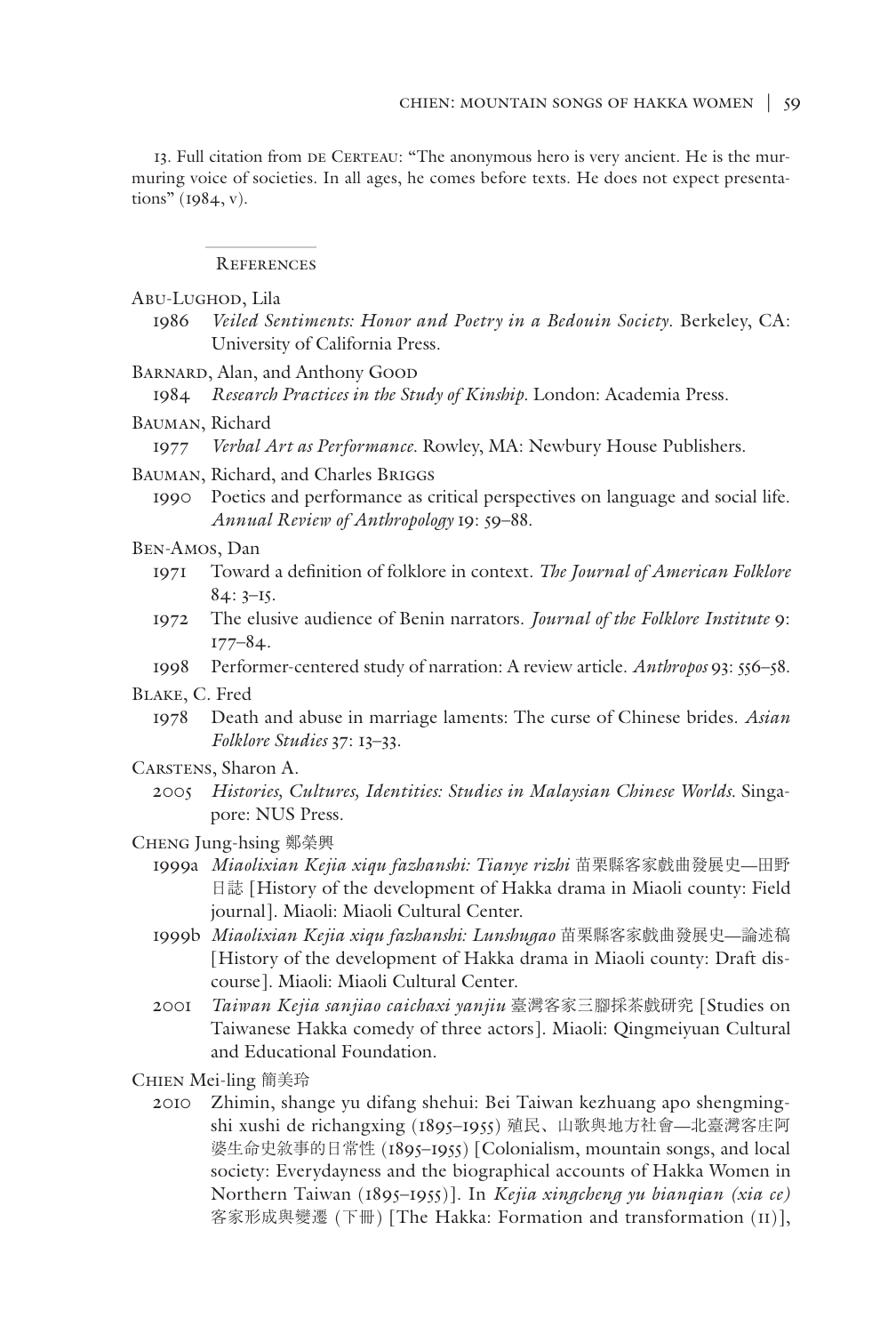Chuang Ying-Chang 莊英章 and Chien Mei-ling, eds., 621–65. Xinchu: Chiao Tung University Press.

#### Cohen, Myron

1976 *House United, House Divided: The Chinese Family in Taiwan*. New York: Columbia University Press.

## CONSTABLE, Nicole

1996 What does it mean to be Hakka? In CONSTABLE, ed., 3-35.

#### Constable, Nicole, ed.

1996 *Guest People: Hakka Identity in China and Abroad*. Seattle: University of Washington Press.

## DE CERTEAU, Michel

1984 *The Practice of Everyday Life*. Steven Rendall, trans. Berkeley, CA: University of California Press.

# Han Kuo-huang

1989 Folk songs of the Han Chinese: Characteristics and classifications. *Asian Music* 20: 107–28.

## Hase, Patrick

1990 New territories poetry and song. In *Collected Essays on Various Historical Materials for Hong Kong Studies*, Joseph S. P. Ting and Susanna L. K. Siu, eds., 20–32. Hong Kong: The Urban Council.

## Highmore, Ben

2002a *Everyday Life and Cultural Theory: An Introduction.* London and New York: Routledge.

2002b *The Everyday Life Reader.* London and New York: Routledge.

#### Ho Yuk-ying

2005 Bridal laments in rural Hong Kong. *Asian Folklore Studies* 64: 53–87.

#### Hoskins, Janet

1998 *Biographical Objects: How Things Tell the Stories of People's Lives.* London and New York: Routledge.

#### Hsieh Yi-ju 謝一如

1997 Taiwan Kejia caichadaxi de fazhan yu liubian: Cong Kejia sanjiao caichaxi dao caichadaxi 臺灣客家採茶大戲的發展與流變—從客家三腳採茶戲到採茶大戲 [Development and transformation of Taiwanese Hakka tea dramas: From Hakka comedy of three actors to tea drama]. MA thesis, Chinese Culture University, Taipei*.*

#### Hsu Chang-hui 許常惠

1991 *Taiwan yinyueshi chugao* 臺灣音樂史初稿 [Draft history of Taiwanese music]. Taipei: Quanyinyuepu chubanshe.

## Huang Chi-hsien 黃啟銜

1839 *Jinshilu zhen jia zhuang nan nu* 近事錄真假妝男女 [Notes of Late: Man and woman in disguise]. Vol. 1, 21. Jiangxi. (Other publication details unavailable.)

Huang Hsin-ya 黃新亞 and Chien-ying Chung 鐘建英 et al.

1983a *Miaoli xianzhi* 苗栗縣誌 [Gazetteer of Miaoli county], vol. 1. Taipei: Chengwen chubanshe. (Originally published 1959–1978)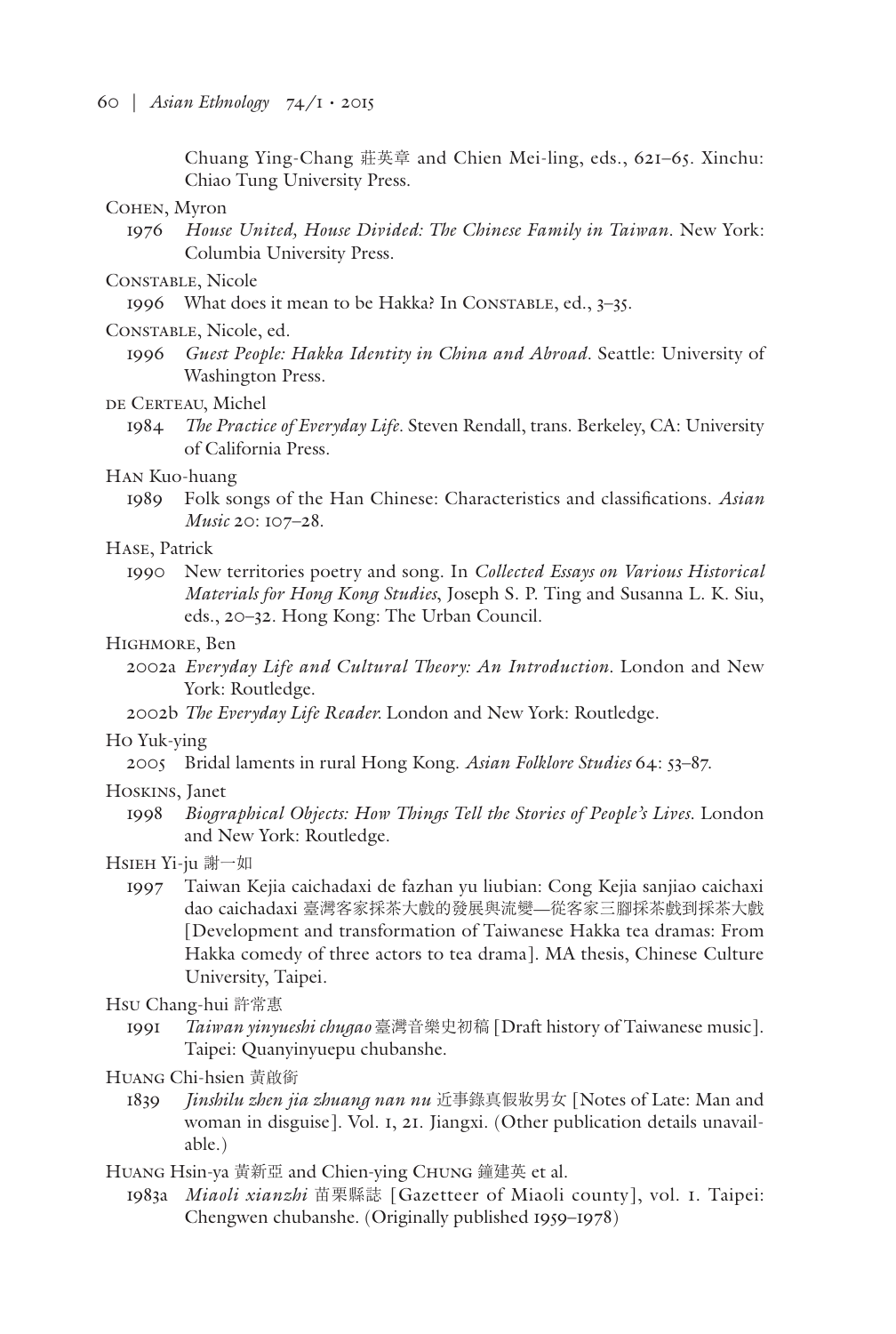- 1983b *Miaoli xianzhi*, vol. 4. Taipei: Chengwen chubanshe. (Originally published 1959–1978)
- Huang Hsin-ying 黃心穎
	- 1998 *Taiwan de Kejiaxi* 臺灣的客家戲 [Taiwanese Hakka dramas]. Taipei: Taiwan Book Store.
- Jiang Mingdun 江明惇
	- 1982 *Hanzu min'ge gailun* 漢族民歌概論 [An outline of Han nationality folk songs]. Shanghai: Shanghai yinyue chubanshe.
- JOHNSON, Elizabeth
	- 1988 Grieving for the dead, grieving for the living: Funeral laments of Hakka women. In *Death Ritual in Late Imperial and Modern China*, James L. Watson and Evelyn S. Rawski, eds., 135–63. Berkeley, CA: University of California Press.
- LEFEBVRE, Henri
	- 1991 *Critique of Everyday Life: Volume One*. John Moore, trans. London: Verso.
	- 2002 Work and leisure in everyday life. In Highmore 2002b, 225–36.
- Li Chu-chun 李竹君
	- 2001 Kejia nongcun nuxing de laodong jingyan yu meide 客家農村女性的勞動經 驗與美德 [Labor experiences and virtues of rural Hakka women]. MA thesis, National Hualian Normal College.
- Lien Jui-chih 連瑞枝
	- 2006 Kejia funu koushu lishi chutan: Yi munu guanxi yu jiahu laodong guanxi wei zhuzhou 客家婦女口述歷史初探—以母女關係與家戶勞動關係為主軸 [The relations of mother and daughter, and the relations of household labor]. Paper given at the First Taiwan International Conference on Hakka Studies, National Central University, 29–30 October.
- Lu Chin-ming 呂錦明
	- 1999 Taiwan beibu de Kejia yinyue 臺灣北部的客家音樂 [Hakka music in northern Taiwan]. *Mingsu Chuyi* [Journal of Chinese ritual, theater, and folklore] 120: 167–90.
- McLaren, Anne
	- 2008 *Performing Grief: Bridal Laments in Rural China.* Honolulu: University of Hawai'i Press.
- McLaren, Anne, and Qinjian CHEN
	- 2000 The oral and ritual culture of Chinese women: Bridal lamentations of Nanhui. *Asian Folklore Studies* 59: 205–38.
- Moore, Henrietta
	- 1994 The divisions within: Sex, gender and sexual difference. In *A Passion for Difference: Essays in Anthropology and Gender*, 8–27. Cambridge: Cambridge University Press.
- OXFELD, Ellen
	- 1993 *Blood, Sweat and Mahjong: Family and Enterprise in An Overseas Chinese Community*. Ithaca, NY: Cornell University Press.
	- 1996 Still "guest people": The reproduction of Hakka identity in Calcutta, India. In Constable, ed., 149–75.